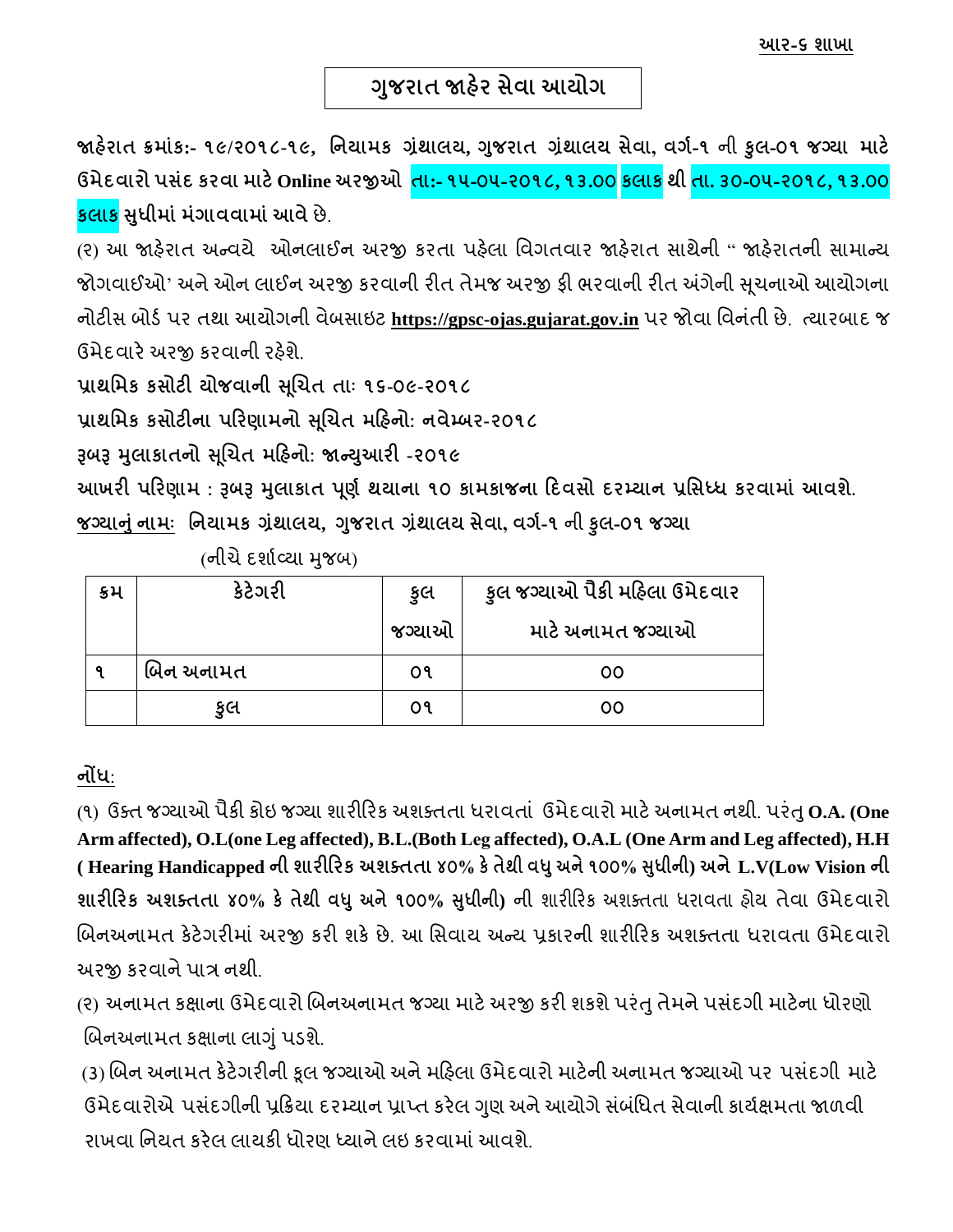**શૈક્ષચણક લાયકાત અિેઅનભુ વ** : **(**A) Possess, (1) a post graduate degree obtained from any of the Universities established or incorporated by or under the Central or a State Act in India: or any other education institution recognised as such or declared to be deemed as a University under section 3 of the University Grants Commission Act, 1956, and

(2) a post graduate degree in Library and Information Science or Library Science obtained from any of the Universities established or incorporated by or under the Central or a State Act in India: or any other education institution recognised as such or declared to be deemed as a University under section 3 of the University Grants Commission Act, 1956, and

 (B) (1) Have about eight years experience after obtaining the requisite education qualification on the post not below the rank of assistant director of libraries in Gujarat Libraries service, class-2; or

 (2) Have about eight years experience after obtaining the requisite education qualification of Inspection and/or Administration of Libraries in Government or Local Bodies or Universities or colleges or Government undertaking Board or Corporation or Limited Company established under the Companies Act, 2013 or Registered trust or public sector or private sector organisation on the post which can be considered equivalent to the post of Assistant Director of Libraries, Class-2, in Gujarat Libraries service, Gujarat State,

(C) ગજુ રાત મલ્ુકી સેવા વગીકરણ અનેભરતી (સામાન્ય) વનયમો, ૧૯૬૭ માં ઠરાવ્યા પ્રમાણેની કોમ્પ્યટુરના

ઉપયોગ અંગેની પાયાની જાણકારી ધરાવતા હોવા જોઇશ;ે

(D) ગુજરાતી અથવા ફિન્દી અથવા બંનેનું પુરતું જ્ઞાન ધરાવતા ફોવા જોઇશે.

**પગાર:-** રૂ. ૭૮,૮૦૦-૨,૦૯,૨૦૦ (પેમેટ્રીક્ષ લેવલ-૧૨)

**ઉંમર**:- ૪૫ વર્ડથી વધુનહીં.

- (૧) ઉંમર અરજી સ્વીકારવાની છેલ્લી તારીખના રોજ ગણવામાંઆવશે.
- (૨) આ જગ્યા માટે ઉપલી વયમર્યાદા ૪૫ વર્ષની ઠરાવવામાં આવેલ છે. તેમાં નીચે દર્શાવ્યા મુજબની છુટછાટ મળવાપાત્ર છે.

| $\mathbf{q}$ | ગુજરાત સરકારના કર્મચારીઓ કે             | (૧) જાહેરાતમાં લાયકાત તરીકે અનુભવ માંગેલ હોય તો ઉપલી વયમર્યાદા     |
|--------------|-----------------------------------------|--------------------------------------------------------------------|
|              | જેઓ ગુજરાત સરકારની નોકરીમાં             | લાગુ પડશે નહીં. (૨) જાહેરાતમાં અનુભવને લાયકાત તરીકે માંગેલ ન હોય   |
|              | કાચમી ધોરણે અથવા ઠંગામી ધોરણે           | પરંતુ ઇજનેરી, તબીબી, ખેતી વિષયક, પશુ ચિકિત્સાની પદવી કે            |
|              | સળંગ છ માસથી કામગીરી બજાવતા             | ડિપ્લોમાની જગ્યા પર નિમણુંક પામેલ કર્મચારીને જાહેરાતમાંની આવી      |
|              | હ્રોય અને તેઓની પ્રથમ નિમણંક            | લાયકાત વાળી જગ્યા (Any such post) માટે ઉપલી વય મર્યાદા લાગુ        |
|              | જાહેરાતમાંની જગ્યામાં દર્શાવેલ <b> </b> | પડશે નહીં. (3) જાહેરાતમાં દર્શાવેલ જગ્યા માટે અનુભવ એક લાયકાત      |
|              | વયમર્યાદાની અંદર થયેલ ઠોય તેવા          | તરીકે માંગેલ ન હોય ત્યારે જે સંવંર્ગમાંથી બઢતી મળવાપાત્ર હોય તેમાં |
|              | કર્મચારીઓ                               | ફરજ બજાવતા કર્મચારીને, તેઓએ બજાવેલ સેવાના સમય અથવા તો              |
|              |                                         | વધુમાં વધુ પાંચ વર્ષની છુટછાટ તે બે પૈકી જે ઓછું હોય તે મળશે       |

**િોંધ: (૧) ઉમેદવારેજાહરે ાત ક્રમાકાં અિેજગ્યાનુિામ સ્પષ્ટ રીતેવાિાં ીિેઓિ લાઇિ અરજી કરવી. ઓિ લાઇિ અરજી કરતી વખતેતમામ નવગતો અરજીપત્રકમા ભયાગબાદ, તેનવગતોિી ખાતરી કરીિેત્યાર પછી જ અરજી કન્ફમગ કરવાિી રહશે ે. કન્ફમગ થયેલ અરજીપત્રકિી નવગતો કેતેમા ઉમેદવારેઆપેલ મારહતીમા ક્ષનત કે ચકૂ બાબતેસધુ ારો કરવાિી રજૂઆત/નવિતાં ી ગ્રાહ્ય રાખવામા આવશેિહીં.**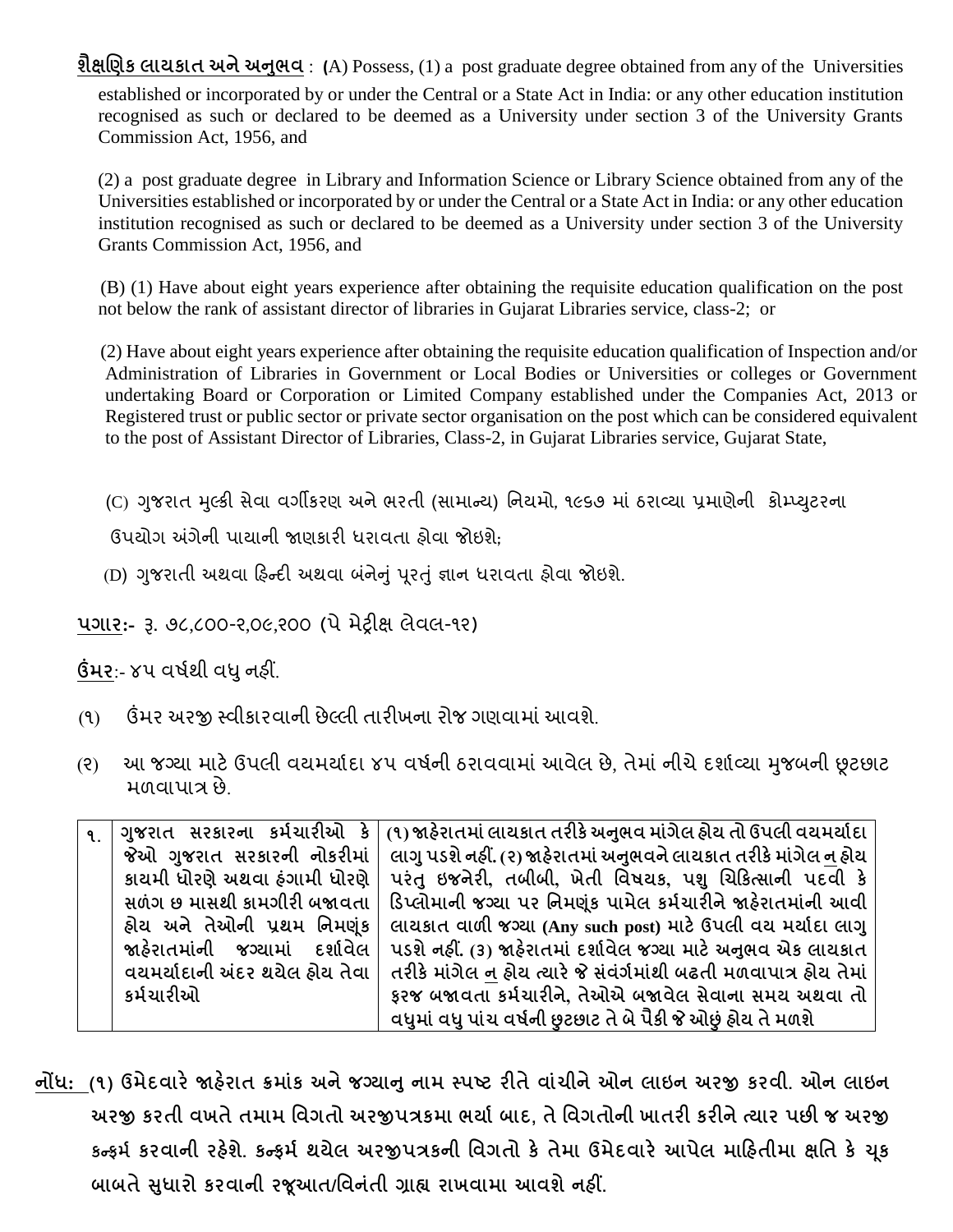**(૨) એક કરતા વધારે સખ્ાં યામા અરજી કયાગિા રકસ્સામા છેલ્લેકન્ફમગ થયેલ અરજીપત્રક જ માન્ય રાખવામા આવશે. ચબિ અિામત વગગિા ઉમેદવારો માટેછેલ્લેકન્ફમગથયેલ ફી સાથેનુઅરજીપત્રક જ માન્ય રાખવામા આવશે.**

- **(૩) જો ઉમેદવાર નવદેશિી યનુિવસીટીિી પદવી મેળવેલ હશેતો તેવી પદવીિી ભારતમાાંમાન્યતા/સમકક્ષતા ગણવા અંગેજરૂરી આધાર / પ ૂરાવા રજૂકરવાિા રહશે ે, તથા સમય મયાગદામાાં આ અંગેિા આધાર પરુાવા રજૂ કરવાિી જવાબદારી સબાં નાંધત ઉમેદવારિી રેહશે. આ બાબતેઆયોગિી કોઇ જવાબદારી/ફરજ રહતે ી િથી અિેસમયમયાગદા બાદ આ અંગેિી રજૂઆત પણ નવિારણામા લેવામા આવશેિહી, જેિી સબાં નાંધત તમામે ખાસ િોંધ લેવી.**
- **(૪) ઉમેદવારોએ રૂબરૂ મલુ ાકાતિેપાત્ર થયાિા રકસ્સામા રજૂકરવાિા થતા પ્રમાણપત્રો(સામાન્ય સિૂ િાઓ મા આપેલ ક્રમમા) તૈયાર રાખવાિા રહશે ે.**

 **(પી. આર. જોષી) સયાં કુત સચિવ ગજુ રાત જાહરે સેવા આયોગ.**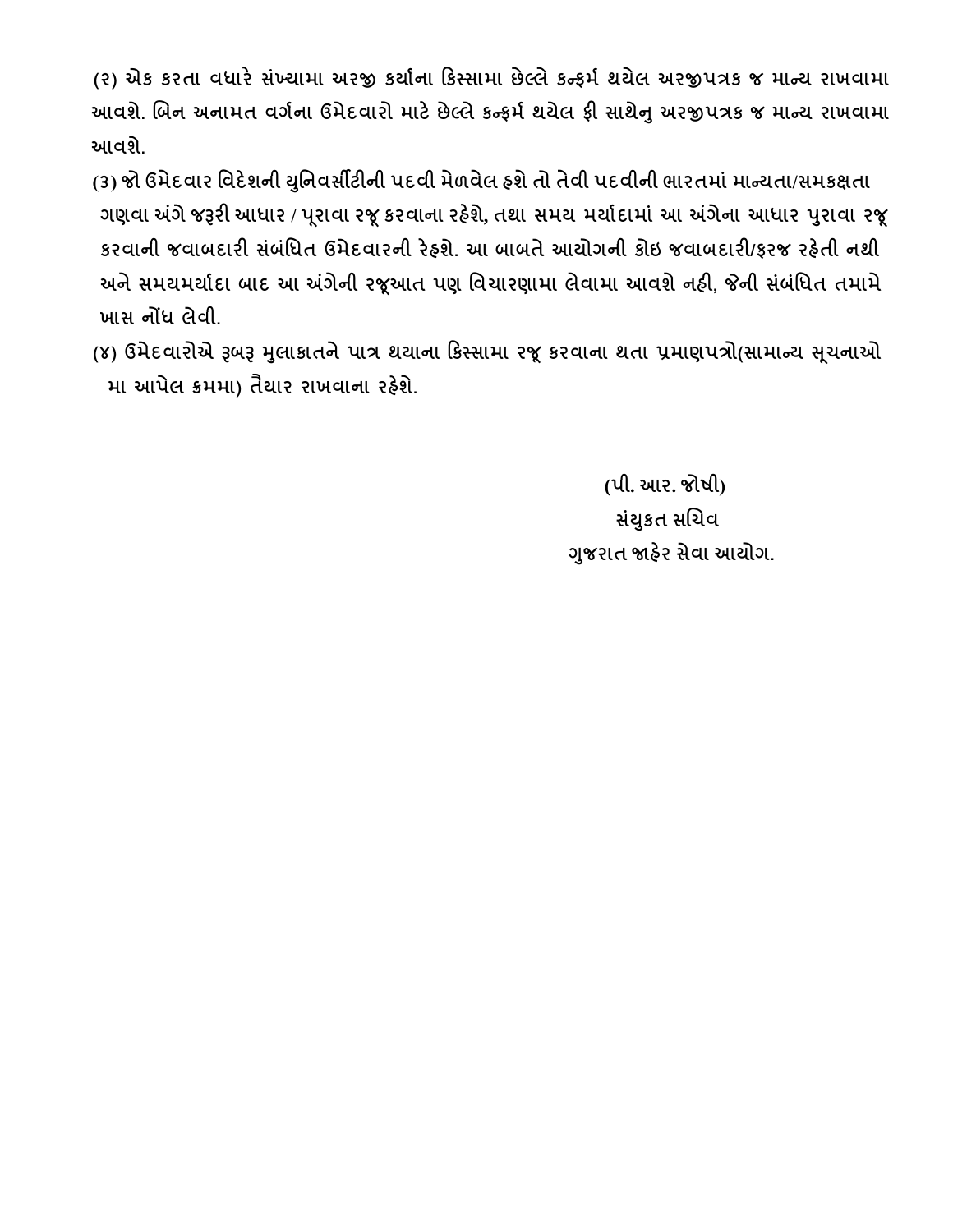#### **GUJARAT PUBLIC SERVICE COMMISSION**

**On Line applications are invited for the post of Director of Libraries, Class-1 in Gujarat Library Service, (Advt.-18 /2018-19) between date 15/05/2018, 13.00 Hrs. to date 30/05/2018, 13.00 Hrs.** 

#### **(2) Candidaes are instructed to visit Notice Board or the Web site of Commission** [https://gpsc](https://gpsc-ojas.gujarat.gov.in/)[ojas.gujarat.gov.in](https://gpsc-ojas.gujarat.gov.in/) **for all provisions of advertisement, General Instructions, and the method of online application.**

**- Tentative Date for Preliminery Test: 16-09-2018**

- **- Tentative month for Preliminery Test Result: November -2018**
- **- Tentative month for Interview: January-2019**
- **- Final result will be published during 10 working days after the last date of interview.**

|  | <u>Total No. of vacancy:</u> -01 (As Under) – |
|--|-----------------------------------------------|
|  |                                               |

| No. | Category       | <b>Total vacancy</b> | Out of total Post reserved for |
|-----|----------------|----------------------|--------------------------------|
|     |                |                      | Women                          |
|     | <b>GENERAL</b> |                      | 00                             |
|     | <b>Total</b>   |                      | 00                             |

#### **Note:-**

(1) Out of above mentioned posts no post is reserved for Physically Disabled Candidates. But those candidates who have disability of **O.A. (One Arm affected), O.L (one Leg affected), B.L. (Both Leg affected), O.A.L (One Arm and Leg affected), H.H (Hearing Handicapped-** more than 40% and upto 100%) **and L.V (Low Vision** more than 40% and upto 100%**)** can apply in unreserved category. The candidates possessing other than prescribed physical disabilities are not eligible to apply.

(2) The candidates belonging to reserved category can apply against vacancies for General Category but the criteria for selection will be applicable as per General Category.

(3) Selection to the posts of unreserved Category and posts reserved for women candidates thereof shall be made on the basis of marks obtained in selection process and on the basis of qualifying standard prescribed by the commission keeping in view to maintain efficiency of respective cadre/service.

**Educational Qualification & Experience: -** : **(**A) Possess, (1) a post graduate degree obtained from any of the Universities established or incorporated by or under the Central or a State Act in India: or any other education institution recognised as such or declared to be deemed as a University under section 3 of the University Grants Commission Act, 1956, and

(2) a post graduate degree in Library and Information Science or Library Science obtained from any of the Universities established or incorporated by or under the Central or a State Act in India: or any other education institution recognised as such or declared to be deemed as a University under section 3 of the University Grants Commission Act, 1956, and

 (B) (1) Have about eight years experience after obtaining the requisite education qualification on the post not below the rank of assistant director of libraries in Gujarat Libraries service, class-2; or

 (2) Have about eight years experience after obtaining the requisite education qualification of Inspection and/or Administration of Libraries in Government or Local Bodies or Universities or colleges or Government undertaking Board or Corporation or Limited Company established under the Companies Act, 2013 or Registered trust or public sector or private sector organisation on the post which can be considered equivalent to the post of Assistant Director of Libraries, Class-2, in Gujarat Libraries service, Gujarat State,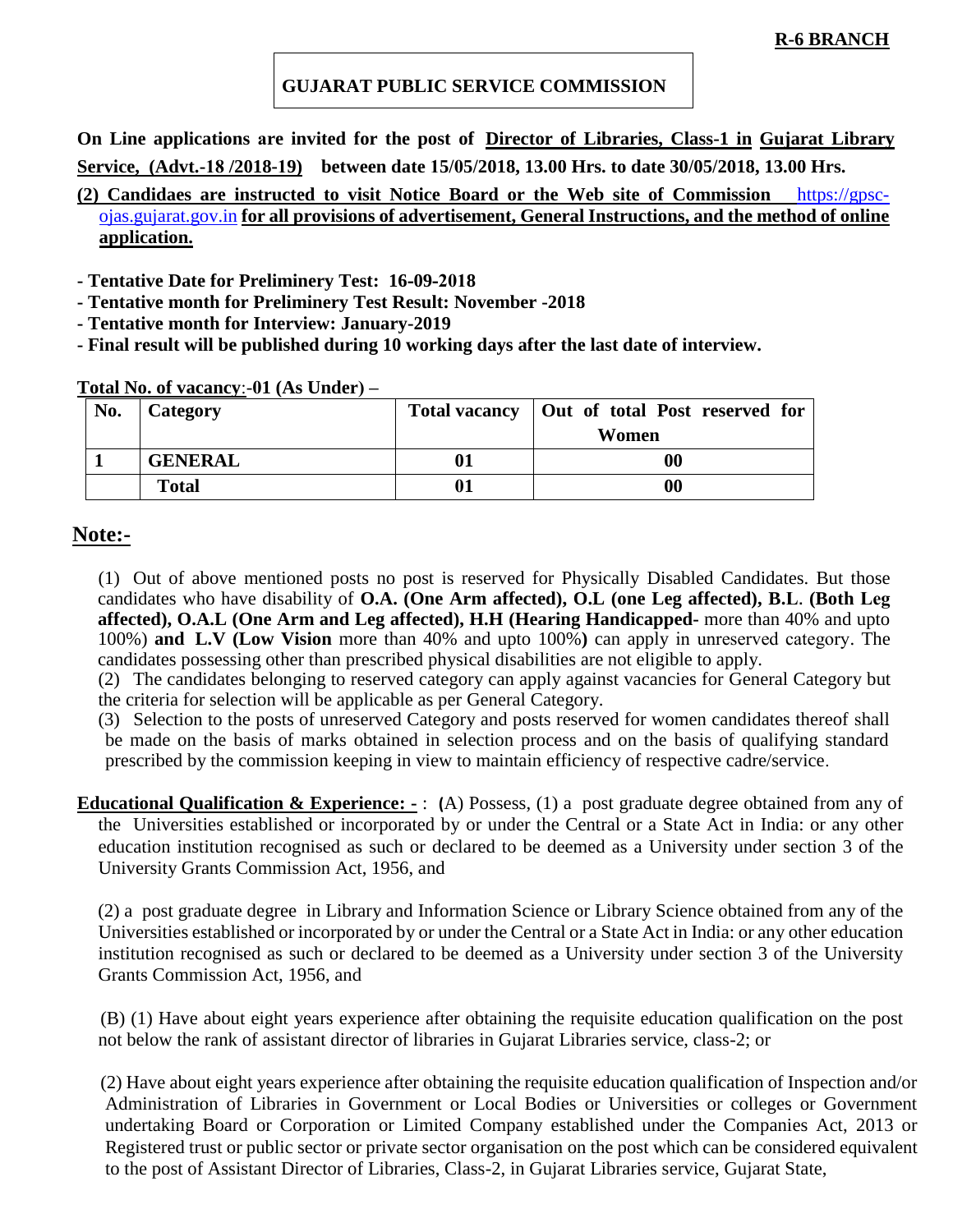- (C) Possess the basic knowledge of Computer Application as prescribed by the Gujarat Civil Services Classificstion and Recruitment (General) Rules, 1967.
- (D) Possess adequate knowledge of Gujarati or Hindi or both.

#### **PAY: -** Rs. 78800-209200 (PAY MATRIX LEVEL-12).

 **AGE:-**Not more than 45 years. Age will be calculated as on the last date of the receipt of application.

#### **Upper Age limit shall be relaxed as under:**

| A candidate who is already in Gujarat Govt.                                                                                                                                              | (i) If experience is prescribed as one of the qualifications, the                                                                                                                                                                                                                                                                                                        |
|------------------------------------------------------------------------------------------------------------------------------------------------------------------------------------------|--------------------------------------------------------------------------------------------------------------------------------------------------------------------------------------------------------------------------------------------------------------------------------------------------------------------------------------------------------------------------|
| service, either as a permanent or a Temporary<br>officiating continuously for six months and had<br>not crossed age limit prescribed for the<br>advertised post at the time of his first | upper age limit shall not apply.<br>(ii) If experience is not prescribed as one of the qualifications and<br>a Govt. servant appointed to a post requiring a Medical,<br>Engineering, Veterinary or Agriculture degree or diploma and<br>who applied for any such post, the upper age limit shall not apply.                                                             |
| appointment.                                                                                                                                                                             | (iii) If experience is not prescribed as one of the qualifications in<br>the advertisement, Govt. servant who are working on the post<br>from which an employee can be promoted to the post so<br>advertised, be entitled to relaxation of maximum 5 years, or to the<br>extent of equal number of years for which service has been put in<br>by him, whichever is less. |

# **Note**:

- (1) Candidate shall carefully read the Advertisement No. and Name of the Post before Applying online. Candidates shall confirm the application only after verifying the details filled in the aapplication form. Any request or representation to correct any error or omission in the confirmed online application, or information filled in by the candidates shall not be accepted.
- (2) In case of more than one online application made by the candidate, only the latest confirmed application will be considered by the Commission. For candidates belonging to unreserved category the confirmed application with fees will be considered by the Commission.
- (3) The candidates, having qualification from foreign University Should produce necessary documents /proof regarding the recognition/equivalence of their degree.
- (4) Candidates shall keep ready the certification required in case of eligibility for interview (in the order mentioned in general instructions).

 (P. R. Joshi) Joint Secretary Gujarat Public Service Commission.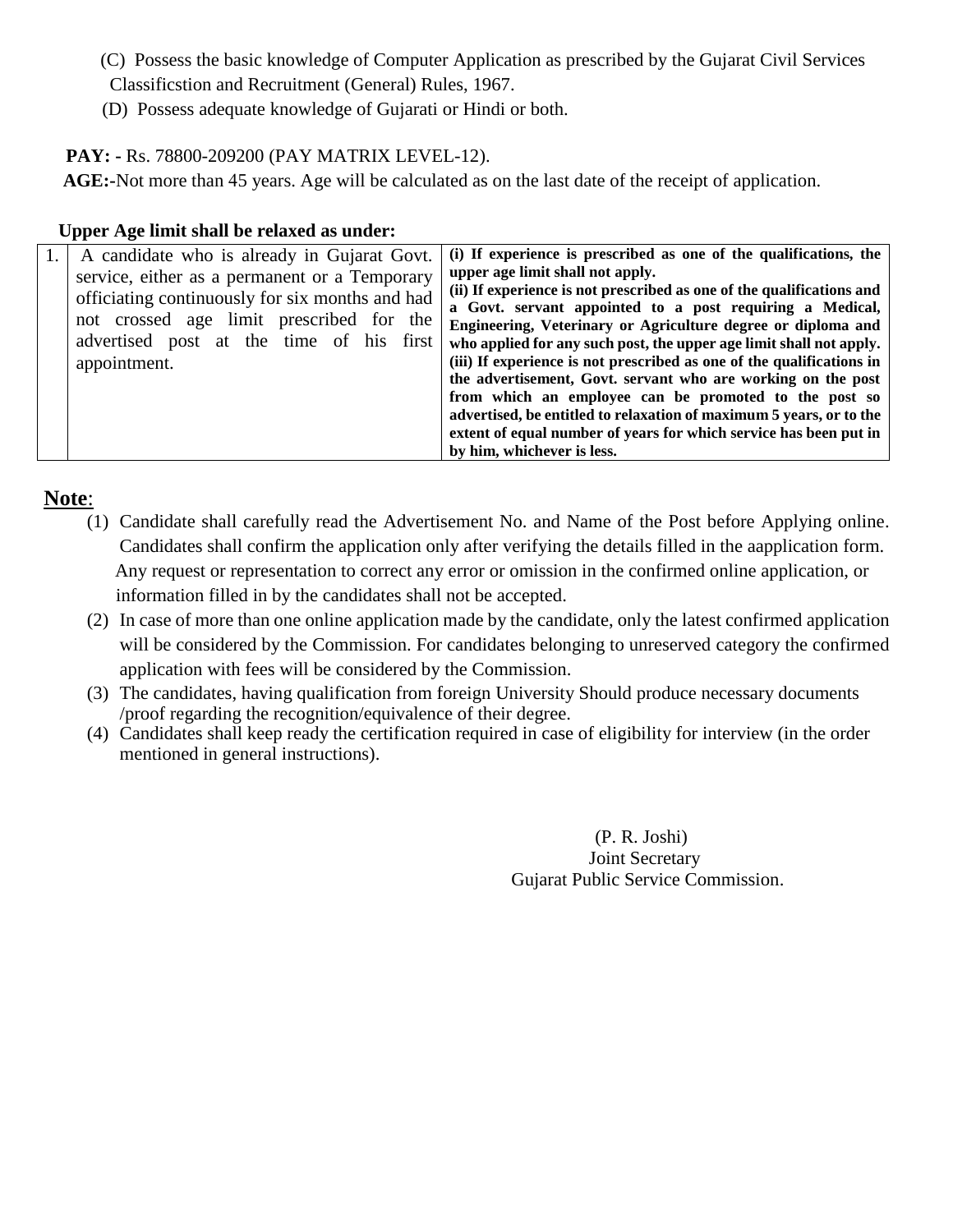## **૧. િાગરરકત્વ:-**

ઉમેદવાર,

(ક) ભારતનો નાગરિક અથવા (ખ) નેપાળનો પ્રજાજન અથવા (ગ) ભૂતાનનો પ્રજાજન અથવા (ધ) તિબેટ નો નિર્વાસિત જે ભારતમાં કાયમી વસવાટ કરવાના ઇરાદાથી ૧લી જાન્યુઆરી,૧૯૬૨ પહેલાં ભારતમાં આવેલા હોવા જોઇએ,અથવા (ચ) મૂળ ભારતીય વ્યક્તિ કે જે ભારતમાં કાયમી વસવાટ કરવાના ઇરાદાથી પાકિસ્તાન, પૂર્વ પાકિસ્તાન (બાંગ્લાદેશ), બર્મા (મ્યાનમાર), શ્રીલંકા, કેન્યા, યુગાન્ડા, જેવા પૂર્વ આફ્રિકાના દેશો, સંયુક્ત પ્રજાસત્તાક ટાંઝાનીયા, ઝાંબીયા, મલાવી, ઝૈર, ઇથોપીયા, અથવા વિચેટનામથી સ્થળાંતર કરીને આવેલ હોવા જોઇએ.પરંતુ પેટાક્રમાંક (ખ), (ગ), (ધ) અને(ચ)માં આવતા ઉમેદવારોના રકસ્સામાં સરકારેપાત્રતા પ્રમાણપત્ર આપેલ હોવું જોઇએ.

- **િોંધ**:- જે ઉમેદવારના રકસ્સામાં પાત્રતા પ્રમાણપત્ર જરૂરી હોય તેવા ઉમેદવારનું અરજીપત્રક આયોગ વવચારણામાં લેશે. અને જો નિમણૂક માટે તેમના નામની ભલામણ કરવામાં આવશે તો રાજ્ય સરકાર તેમના કિસ્સામાં પાત્રતા પ્રમાણપત્ર આપવાની શરતેકામચલાઉ વનમણકૂ આપશે.
- **૨. ભરેલા અરજીપત્રક:-**
	- (૧) ઓનલાઇન જાહેરાત માટે અરજી કન્ફર્મ કરીને બિન અનામત કક્ષાના ઉમેદવારોએ પોસ્ટ ઓફિસમાં અથવા ઓનલાઈન ફી રૂ.૧૦૦/- + સર્વિસ ચાર્જ જમા કરાવવાની રહેશે. જ્યારે અનામત કક્ષાના ઉમેદવારોએ તથા શારીરિક અશક્તતા ધરાવતા ઉમેદવારોએ પોસ્ટ ઓફિસમાં ફી જમા કરાવવાની રફેશે નફીં. કન્ફર્મ થયેલ અરજીપત્રકની નકલ તથા પ્રમાણપત્રો આયોગની કચેરી/પોસ્ટઓરફસમાં જમા કરાવવાના નથી. પરંતુઅરજીપત્રકની નકલ પોતાની પાસે રાખવાની રહેશે અને જ્યારે એસ.એમ.એસ./ ટપાલ/આયોગની વેબસાઈટના માધ્યમથી અરજીપત્રક જમા કરાવવાનો સંદેશો મળે ત્યારે જ જરૂરી પ્રમાણપત્રો સાથે અરજીપત્રક આયોગની કચેરીમાં મોકલવાનું રહેશે.

(૨) જો એક કરતાં વધુજાહરે ાત માટે અરજી કરવાની હોય તો દરેક જાહરે ાત માટે અલગ અલગ અરજી કરવાની રહેશે અને પ્રત્યેક અરજી સાથે ફી ભરવાની રહેશે.

- (૩) અનામત કક્ષાના ઉમેદવારો જો બિનઅનામત જગ્યા માટે અરજી કરે તો અરજી ફી ભરવાની રહેશે નહી.
- (૪) અરજી ફી વગરની અબિમ નકલ વવચારણામાં લેવામાં આવશેનહી.
- (૫) અનામત કક્ષાના ઉમદેવારો માટે જાહરે ાતમાં અનામત જગ્યાઓ દશાડવલે ન હોય ત્યાં આવા ઉમેદવારો બિનઅનામત જગ્યા માટે અરજી કરી શકશે અને તેને બિન અનામતના ધોરણો લાગુ પડશે.
- (૬) જાહરે ાતમાં મરહલા ઉમદેવારો માટેજગ્યાઓ અનામત ન હોય તો પણ જે તેકેટેગરીમાં મરહલા ઉમેદવારો અરજી કરી શકેછે.

 (૭) જાહરે ાતમાં જે તેકેટેગરીમાં કુલ જગ્યાઓ પૈકી મરહલા ઉમેદવારો માટે અમકુ જગ્યાઓ અનામત હોય ત્યારે મફિલા ઉમેદવારોની અનામત જગ્યાઓ સિવાયની બાકી રફેતી જગ્યાઓ ફક્ત પુરુષ ઉમેદવારો માટે અનામત છે તેમ ગણવાનું નથી, આ જગ્યાઓ પર પુરુષ તેમજ મહિલા ઉમેદવારોની પસંદગી માટે વિચારણા થઇ શકે છે, પુરુષ તેમજ મરહલા ઉમેદવારો અરજી કરી શકે છે. (દા.ત. કુલ ૧૦ જગ્યાઓ પૈકી ૦૩ જગ્યા મરહલા ઉમેદવાર માટે અનામત છે પરંતુ બાકી રહેતી ૦૭ જગ્યા સામે મહિલા ઉમેદવાર પણ પસંદગી પામી શકે છે.)

(૮) જાહરે ાતમાં માત્ર મરહલા ઉમેદવારો માટેજગ્યાઓ અનામત હોય તો પણ જે તે કેટેગરીમાં પરુુર્ ઉમેદવાર અરજી કરી શકે છે કેમ કે મહિલા ઉમેદવાર ઉપલબ્ધ ન થાય તો આ જગ્યાઓ પર પસંદગી માટે પુરુષ ઉમેદવારોની વવચારણા થઇ શકેછે. પરંતુજે જગ્યાઓ મરહલા ઉમેદવારો માટેજ અનામત હોય અનેતેજગ્યા ઉપર મહિલા ઉમેદવારો પુરેપુરા પસંદગી પામે/જેટલી સંખ્યામાં પસંદગી પામે તો તેમને જ પ્રથમ વિચારણામાં લેવાના થશે અને કોઇ મહિલા ઉમેદવાર પસંદ ન થાય કે ઓછા મહિલા ઉમેદવાર પસંદ થાય તો તેટલા પ્રમાણમાં પુરુષ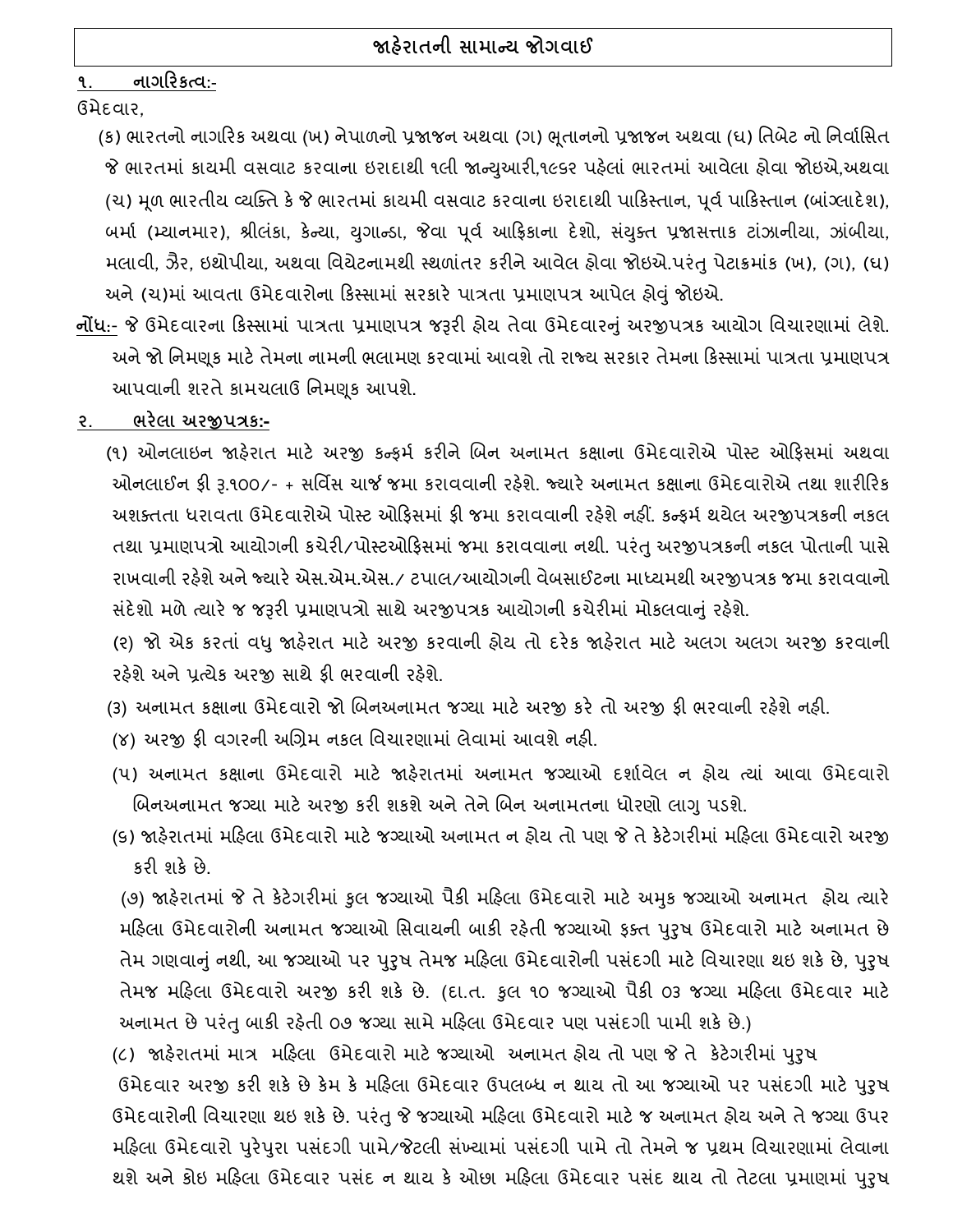ઉમેદવારોને ધ્યાનમાં લેવામાં આવશે.(દા.ત.કુલ ૧૦ જગ્યા મરિલા ઉમેદવાર માટે અનામત છે અને ૦૮ મરિલા ઉમેદવાર પસંદ થાય છે તો ૦૨ પુરૂષ ઉમેદવારો પસંદગી પામી શકે છે.)

**૩. જન્મ તારીખ:-**

(૧)આયોગ જન્મ તારીખના પરુાવા માટે એસ. એસ. સી બોર્ડ દ્વારા અપાયેલ એસ.એસ.સી.ઇ. પ્રમાણપત્ર જ માન્ય રાખે છે. પરંતુ આ પ્રમાણપત્રમાં દર્શાવેલ જન્મતારીખ ખોટી હોવાનું ઉમેદવાર માને તો સક્ષમ અધિકારીએ આપેલ વય અને અધિવાસના પ્રમાણપત્રની પ્રમાણિત નકલ મોકલવાની રફેશે. આ પ્રમાણપત્રમાં અધિકૃત અધિકારીએ સ્પષ્ટપણેજણાવેલ હોવું જોઇએ કે તેઓએ એસ.એસ. સી. કે તેની પરીક્ષાનું મળૂ પ્રમાણપત્ર તપાસેલ છેઅને પોતાની સમક્ષ રજૂકરવામાં આવલે પરુાવાઓનેઆધારેઉમેદવારની સાચી જન્મતારીખ ............ છે. જે એસ.એસ. સી. કે તેની સમકક્ષ પરીક્ષાના પ્રમાણપત્રમાં દશાડવેલ જન્મતારીખ કરતાં જુદી છેતથા માનવાનેપરુતું કારણ છે. ઉમેદવારે રજુ કરેલ વય અને અધિવાસનું પ્રમાણપત્ર તેની વિશ્વાસહ્**તાં (credibility) ના આધારે સ્વીકાર** કે અસ્વીકારનો વનણડય આયોગ દ્વારા લેવામાં આવશે.

(૨) ઉમેદવારે અરજી પત્રકમાં દર્શાવેલ જન્મતારીખમાં પાછળથી કોઇપણ કારણસર ફેરફાર થઈ શકશે નહી.

#### **૪.વયમયાગદા:-**

(૧) ઉંમર અરજી સ્વીકારવાની છેલ્લી તારીખના રોજ ગણવામાં આવશે.

- (૨) જાહરે ાતમાં ઉપલી વયમયાડદા આપવામાં આવલે છે, તેમાં નીચેમજુ બની છૂટછાટ મળવાપાત્ર છે.
- **1 ગજુ રાત સરકારિા કમગિારીઓ કેજેઓ ગજુ રાત સરકારિી િોકરીમાાં કાયમી ધોરણેઅથવા હાંગામી ધોરણેસળાંગ છ માસથી કામગીરી બજાવતા હોય અિેતેઓિી પ્રથમ નિમણ ૂાંક જાહેરાતમાાંિી જગ્યામાાં દશાગવેલ વયમયાગદાિી અંદર થયેલ હોય તેવા કમગિારીઓ (૧) જાહેરાતમાાં લાયકાત તરીકેઅનભુ વ માાંગેલ હોય તો ઉપલી વયમયાગદા લાગુપડશે િહીં. (૨) જાહેરાતમાાં અનભુ વિેલાયકાત તરીકેમાાંગેલ િ હોય પરાંતુઇજિેરી, તબીબી, ખેતી નવષયક, પશુચિરકત્સાિી પદવી કે રડપ્લોમાિી જગ્યા પર નિમણ ૂાંક પામેલ કમગિારીિેજાહેરાતમાાંિી આવી લાયકાત વાળી જગ્યા (Any such post) માટેઉપલી વય મયાગદા લાગુપડશેિહીં. (૩) જાહેરાતમાાં દશાગવેલ જગ્યા માટે અનભુ વ એક લાયકાત તરીકે માગાં ેલ િ હોય ત્યારેજે સાંવાંગગમાાંથી બઢતી મળવાપાત્ર હોય તેમાાં ફરજ બજાવતા કમગિારીિે, તેઓએ બજાવેલ સેવાિા સમય અથવા તો વધમુ ાાં વધુપાાંિ વષગિી છુટછાટ તેબેપૈકી જે ઓછુાં હોય તેમળશે**
- **૫. શૈક્ષચણક લાયકાત:-**
	- (૧) ઉમેદવાર જાહરે ાતમાં દશાડવેલ શૈક્ષબણક લાયકાત અરજી સ્વીકારવાની છેલ્લી તારીખના રોજ ધરાવતા હોવા જોઇએ.
	- (૨) ઉમેદવારે શૈક્ષણિક લાયકાત માન્ય યુનિવર્સિટી/સંસ્થામાથી મેળવેલ હોવી જોઇએ.
	- (૩) ઉમેદવારે અરજી સાથે માન્ય યવુનવવસિટી/સસ્ં થાના ગણુ પત્રક (બધા જ વર્ો/સેમેસ્ટર) અને પદવી પ્રમાણપત્રોની સ્વયં પ્રમાણિત નકલ રજુ કરવાની રહેશે. કોલેજના આચાર્ય દ્વારા અપાચેલ પ્રમાણપત્ર માન્ય ગણવામાં આવશેનહી.

(૪) શૈક્ષણિક લાયકાત કામચલાઉ ધોરણે માન્ય રાખવી તેવો ઉમેદવારનો ફક્ક દાવો સ્વીકારવામાં આવશે નફી. (૫)જાહેરાતમાં દર્શાવેલ લાયકાતની સમકક્ષ લાયકાત ઉમેદવાર ધરાવે છે તેવો તેમનો ફક્ક દાવો હોય તો આવા ઉમેદવારે સમકક્ષતા પ્રસ્થાપિત કરતા આદેશો/અધિકૃતતાની વિગતો આપવાની રહેશે.

#### **૬. અનભુ વ :-**

- (૧) માંગેલ અનુભવ, અરજી સ્વીકારવાની છેલ્લી તારીખના રોજ ગણવામાં આવશે.
- (૨) (અ)જાહરે ાતમાં અન્યથા જોગવાઇ કરવામાં ન આવી હોય તો જરૂરી લાયકાતો મળે વવામાં આવેતેતારીખથી,
- (બ) અરજી સ્વીકારવાની છેલ્લી તારીખના સંદર્ભમાં અનુભવ ગણવામાં આવશે.
- (3) ઉમેદવારે અરજીમાં જે અનુભવ દર્શાવેલ હોય તેના સમર્થનમાં અનુભવનો સમયગાળો (દિવસ, માસ, વર્ષ),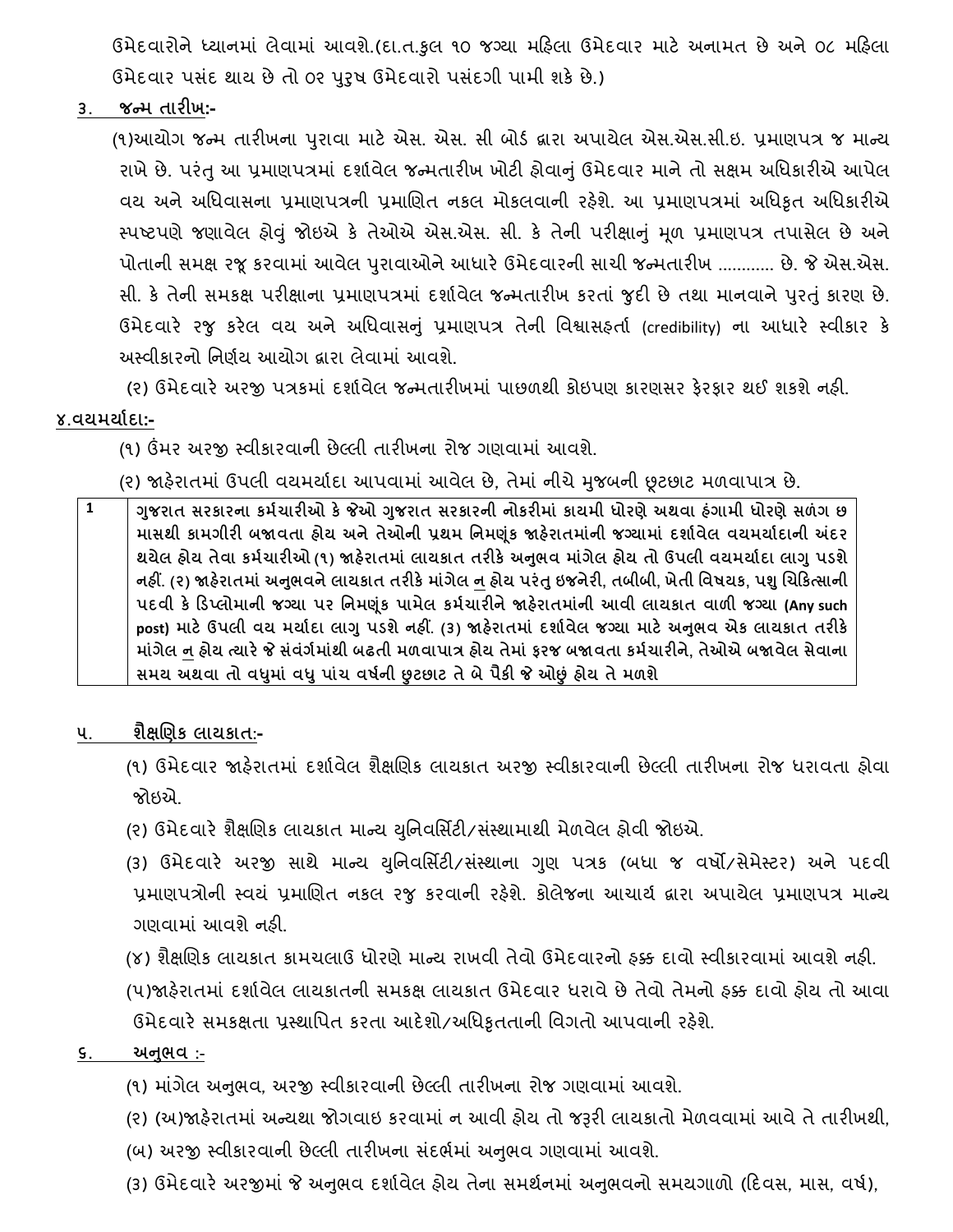મૂળ પગાર અને કુલ પગારની વિગતો તથા બજાવેલ ફરજોનો પ્રકાર/મેળવેલ અનુભવની વિગતો સાથેનું પ્રમાણપત્ર રજુ કરવાનું રહેશે. આવું પ્રમાણપત્ર સંસ્થાના લેટરપેડ પર સક્ષમ સત્તાધિકારીની સહી અને તારીખ સાથેનું રજુ કરવાનું રહેશે.

(૪) ઉમેદવારે રજુ કરેલ અનુભવના પ્રમાણપત્રમાં પાછળથી કોઇ ફેરફાર કરવાની વિનંતી માન્ય રાખવામાં આવશે નહીં. અરજી કર્યા પછી અનુભવના નવા પ્રમાણપત્રો સ્વીકારવામાં આવશે નહી.

(૫) અંશકાલીન, રોજિંદા વેતનદાર, એપ્રેન્ટીસશીપ, તાલીમી, માનદવેતન, આમંત્રિત ફૅકલ્ટી તરીકે ઉમેદવારે મેળવેલ અનુભવ માન્ય અનુભવ તરીકે ગણત્રીમાં લેવામાં આવશે નહીં.

- **૭. અનસુ ચૂિત જાનત, અનસુ ચૂિત જિજાનત તથા સામાજજક અિેશૈક્ષચણક રીતેપછાત વગગ:-**
	- (૧) મૂળ ગુજરાતના અનુસૂચિત જાતિ, અનુસૂચિત જનજાતિ તથા સામાજિક અને શૈક્ષણિક રીતે પછાત વર્ગના ઉમેદવારોનેજ અનામત વગડના ઉમેદવાર તરીકેલાભ મળશે.
	- (૨) અનુસૂચિત જાતિ, અનુસૂચિત જનજાતિ તથા સામાજિક અને શૈક્ષણિક રીતે પછાત વર્ગના ઉમેદવારો પૈકી ઉમેદવાર જે વગડના હોય તને ી વવગત અરજીપત્રકમાં અચકૂ આપવી.
	- (3) ઉમેદવારે અરજીપત્રકની સંબંધિત કોલમમાં જે તે અનામત કક્ષા દર્શાવેલ નહી હોય તો પાછળથી અનામત વગડના ઉમેદવાર તરીકેલાભ મેળવવાનો હક્ક દાવો માન્ય રાખવામાં આવશેનહીં.
	- (૪) અનામત વર્ગનો લાભ મેળવવા ઇચ્છતા ઉમેદવારે તેના સમર્થનમાં સક્ષમ અધિકારી દ્વારા નિયત નમુનામાં આપવામાં આવેલ જાતિ પ્રમાણપત્રની નકલ અરજી સાથે અચક સામેલ કરવાની રહેશે. અરજીપત્રક સાથે જાતિ પ્રમાણપત્રની નકલ સામેલ નહીં હોય તો તેપાછળથી સ્વીકારવામાં આવશેનહીં અનેઅરજીપત્રક રદ થવાને પાત્ર બનશે.
	- (૫) સામાજિક અને શૈક્ષણિક રીતે પછાત વર્ગના ઉમેદવારોને અનામતનો લાભ જો તેઓનો સમાવેશ "ઉન્નત વર્ગમાં" નહી થતો હોય તો જ મળવાપાત્ર થશે.
	- (૬) (અ) સામાજજક અનેશૈક્ષબણક રીતેપછાત વગડના ઉમેદવારોએ ઉન્નત વગડમાં સમાવેશ ન થતો હોવા અંગેનું સામાજિક ન્યાય અને અધિકારિતા વિભાગનું તારીખ: 09/0ર/૧૯૯૬ના ઠરાવથી નિયત થયેલ ગુજરાતી નમૂના 'પરિશિષ્ટ-ક' મુજબનું અથવા ઉક્ત વિભાગના તારીખ: ૨૭/૦૪/૨૦૧૦ના ઠરાવથી નિયત કરાયેલ ગુજરાતી નમૂના 'પરિશિષ્ટ-૪' મુજબનું પ્રમાણપત્ર રજૂ કરવાનું રહેશે.
	- (બ) " ઉન્નત વર્ગમાં સમાવેશ નહિ હોવા અંગેનું પ્રમાણપત્ર $\mathbb I$  નાણાકીય વર્ષ ૨૦૧૬-૧૭ કે નાણાકીય વર્ષ ૨૦૧૭-૧૮ દરમ્યાન ઈસ્યુ કરાયેલ તથા તેની મહત્તમ અવધિ ઈસ્યુ થયા-વર્ષ સહિત ત્રણ નાણાકીય વર્ષની રહેશે તેવો ઉલ્લેખ કરવામા આવેલ હોય તેવું, પરંતુ આવું પ્રમાણપત્ર સંબંધિત જાહેરાત માટે ઓનલાઈન અરજી કરવાની છેલ્લી તારીખ સુધીમાં ઈસ્યુ કરાયેલ હોવું જોઈએ.
	- **િોંધ**: ઉન્નત વગડમાં સમાવેશ નરહ હોવા અંગેના પ્રમાણપત્રની માન્યતા/સ્વીકૃવત તથા સમયગાળા અને અવવધના અથડઘટન બાબતેસરકારશ્રીના ઠરાવો/પરરપત્રોની જોગવાઈઓ આખરી ગણાશે.

(ક) પરિણિત મહિલા ઉમેદવારોએ આવુ પ્રમાણપત્ર તેમના માતા-પિતાની આવકના સંદર્ભમાં રજૂ કરવાનું રહેશે. જો આવા ઉમેદવારોએ તેમના પતિની આવકના સંદર્ભમાં રજૂ કરેલ ફશે તો તેમની અરજી રદ્દ કરવામાં આવશે. અરજી સાથે ગુજરાતી નમૂના 'પરિશિષ્ટ-ક' અથવા 'પરિશિષ્ટ-૪' ને બદલે અંગ્રેજી નમૂના 'Annexure-A' માં પ્રમાણપત્ર રજૂકરેલ હશેતો પણ અરજી રદ્દ કરવામાંઆવશેકેમકે'Annexure-A' ભારત સરકાર હેઠળ રોજગારી માટેઆપવામાંઆવેછે, નરહ કેગજુ રાત સરકાર હઠે ળ. **જો કોઈ ઉમેદવારેનિયત સમયગાળા દરમ્યાિ ઈસ્યુ**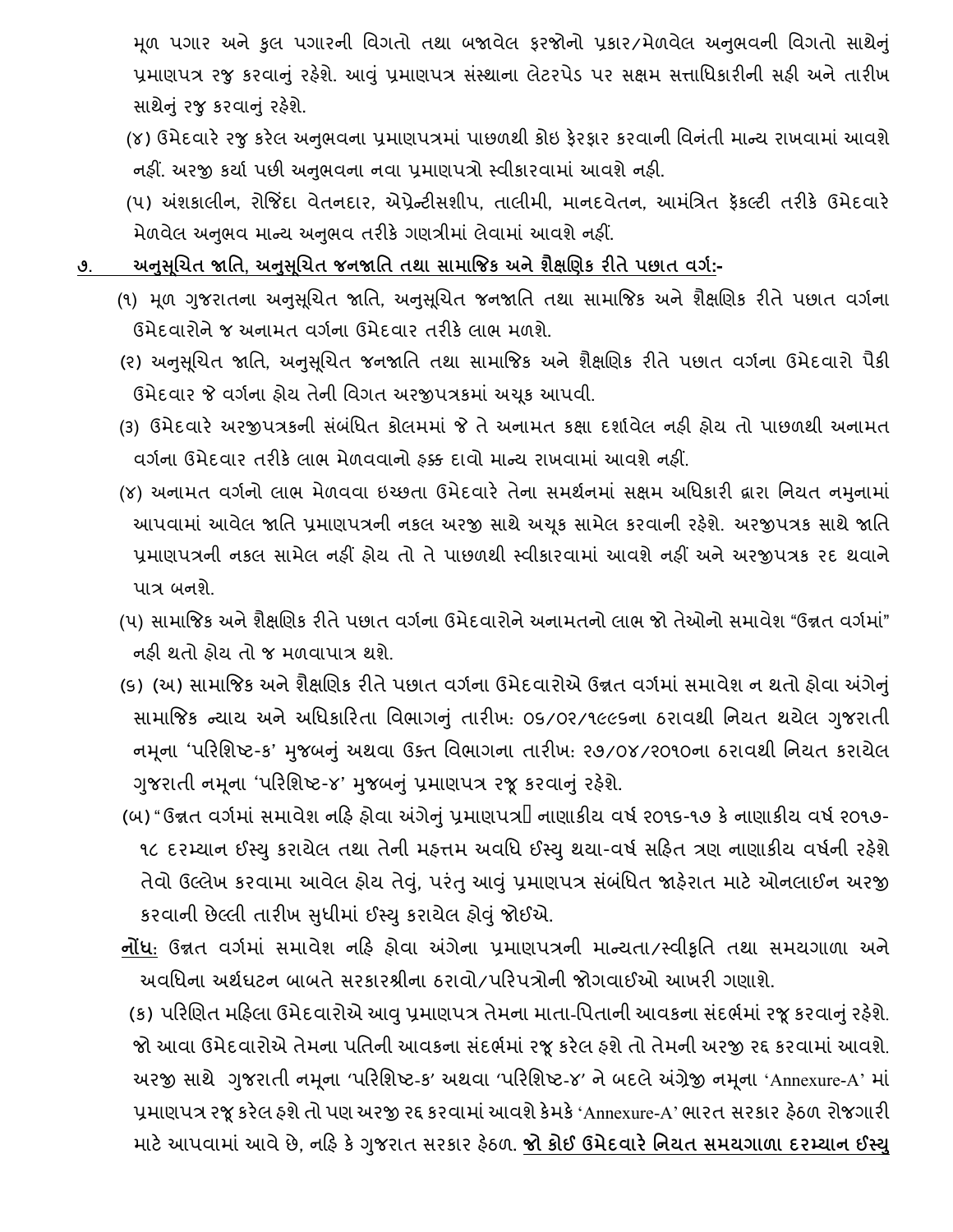**થયેલ નિયત િમિૂ ાનુાં પ્રમાણપત્ર રજૂકરેલ િરહ હોય તો તેઓિી અરજી અમાન્ય ગણવામાાં આવશેઅિે તેઓિેચબિઅિામત જગ્યા સામેપણ નવિારણામાાં લેવામાાં આવશેિરહ.**

 (ર્) ઉમેદવારે ઓનલાઈન અરજી કરતી વખતે જે 'ઉન્નત વગડમાં સમાવેશ નરહ થવા અંગેનું પ્રમાણપત્ર' ની વિગતો જણાવેલ હોય તેની જ નકલ અરજી સાથે જોડવાની રહેશે. જો આવા પ્રમાણપત્રમાં કોઈ ભૂલ હોવાને કારણે ઉમેદવાર જાહેરાતની છેલ્લી તારીખ બાદનું નવું પ્રમાણપત્ર મેળવે તો પણ સામાજિક અને શૈક્ષણિક રીતે પછાત વર્ગના ઉમેદવાર તરીકે પાત્ર થવા માટે ઓનલાઈન અરજીમાં જણાવેલ પ્રમાણપત્ર જ માન્ય રહેશે.

(ઇ) ઉન્નત વર્ગમાં સમાવેશ ન થતો હોવા અંગેનું પ્રમાણપત્ર આપવા માટે ૬ માપદંડો ધ્યાને લેવાય છે. પ્રમાણપત્રની અવધિ હવે ત્રણ વર્ષની છે. પરંતુ ઉક્ત માપદંડો પૈકી કોઈપણ માપદંડમાં આ અવધિ દરમ્યાન કેરકાર થાય તો તેની સ્વૈચ્છિક જાહેરાત સંબંધિત ઉમેદવારે તથા તેના માતા-પિતા/વાલીએ સ્વયં સંબંધિત સત્તાવધકારી તેમજ તેના દ્વારા પ્રમાણપત્રમાં કોઈ ફેરફાર કરવામાં આવેતો ગજુ રાત જાહરે સેવા આયોગને કરવાની રહેશે. ઉમેદવાર/માતા-વપતા/વાલી આવી જાહેરાત નરહિં કરીને કોઈપણ વવગતો છૂપાવશે તો તેઓ કાયદેસરની કાર્યવાઠીને પાત્ર બનશે અને તેઓએ મેળવેલ અનામતનો લાભ રદ્દ કરવાપાત્ર થશે. ઉન્નત વગડમાં સમાવેશ નરહ થવા અંગેના પ્રમાણપત્ર મેળવવા માટેના કોઈપણ માપદંર્માં ફેરફારની સ્વૈચ્ચ્છક જાહેરાત કરવાની જવાબદારી ઉમેદવાર/માતા-વપતા/વાલીની વ્યક્ક્તગત રીતેઅનેસયં ક્ુત રીતે રહેશે.

(૭) સરકારની પ્રવર્તમાન જોગવાઈ મુજબ અનામત કક્ષાના ઉમેદવારો બિનઅનામત વર્ગના ઉમેદવારોની સાથે નિયત ધોરણો (અર્થાત વયમર્યાદા ,અનુભવની લાયકાત, બિનઅનામત વર્ગના ઉમેદવારો માટે અપનાવેલ હોય તેના કરતાં વધુ વિસ્તૃત કરેલ અન્ય ક્ષેત્ર) માં છૂટછાટ લીધા સિવાય પોતાની ગુણવત્તાના આધારે પસંદગી પામે તો બિનઅનામત જગ્યાની સામે ગણતરીમાં લેવાના થાય છે.

(૮) ઉમેદવારે અરજીમાં જાતિ અંગે જે વિગત દર્શાવેલ ફશે તેમાં પાછળથી ફેરફાર કરવાની વિનંતી માન્ય રાખવામાં આવશેનહી.

### **૮. માજી સૈનિક**

(૧) માજી સૈનિક ઉમેદવારોએ અરજીપત્રકમાં વિગતો આપવાની રહેશે.

(૨) માજી સૈનિક ઉમેદવારે ડિસ્ચાર્જ બુકની નકલ અરજીપત્રક સાથે અચૂક મોકલવાની રહેશે.

### **૯. શારીરરક અશક્તતા ધરાવતા ઉમેદવારો**

(ક) શારીરિક અશક્તતા ધરાવતા ઉમેદવારોએ અરજીપત્રકમાં વિગતો આપવાની રહેશે.

(ખ) શારીરિક અશક્તતા ૪૦% કે તેથી વધુ હોય તેવા ઉમેદવારને જ શારીરિક અશક્તતાનો લાભ મળવાપાત્ર રહેશે. શારીરિક અશક્તતાનો લાભ મેળવવા ઇચ્છતા ઉમેદવારે (૧) શ્રવણની ખામી (૨) હલન ચલન અશક્તતા અથવા મગજનો લકવો તે પૈકીની કઇ શારીરિક અશક્તતા છે તે દર્શાવવં.

(ગ) જાહેરાતમાં શારીરિક અશક્તતા ધરાવતા ઉમેદવારો માટે અનામત જગ્યા દર્શાવેલ ન હોય, પરંતુ જગ્યાની ફરજોને અનુરૂપ જે પ્રકારની શારીરિક અશક્તતા ધરાવતા ઉમેદવારોને પાત્ર ગણેલ હોય તેઓે તે જાહેરાત માટે અરજી કરી શકશે. આવા પ્રસંગે ઉંમરમાં છૂટછાટ મળશે.

(ઘ) શારીરરક અશક્તતા ધરાવતા ઉમેદવારેતેના સમથડનમાં સામાન્ય વહીવટ વવભાગના તા.૧-૧૨-૨૦૦૮ના પરિપત્ર ક્રમાંક-૧૦૨૦૦૮-૪૬૯૫૪૦-ગ-૨,થી નિયત થયેલ નમૂનામાં સરકારી હોસ્પિટલના સુપ્રિટેન્ડેન્ટ /સિવિલ સર્જન/મેર્ીકલ બોર્ડદ્વારા આપવામાં આવલે પ્રમાણપત્રની નકલ અરજી સાથેઅચકૂ મોકલવાની રહશે ે. જો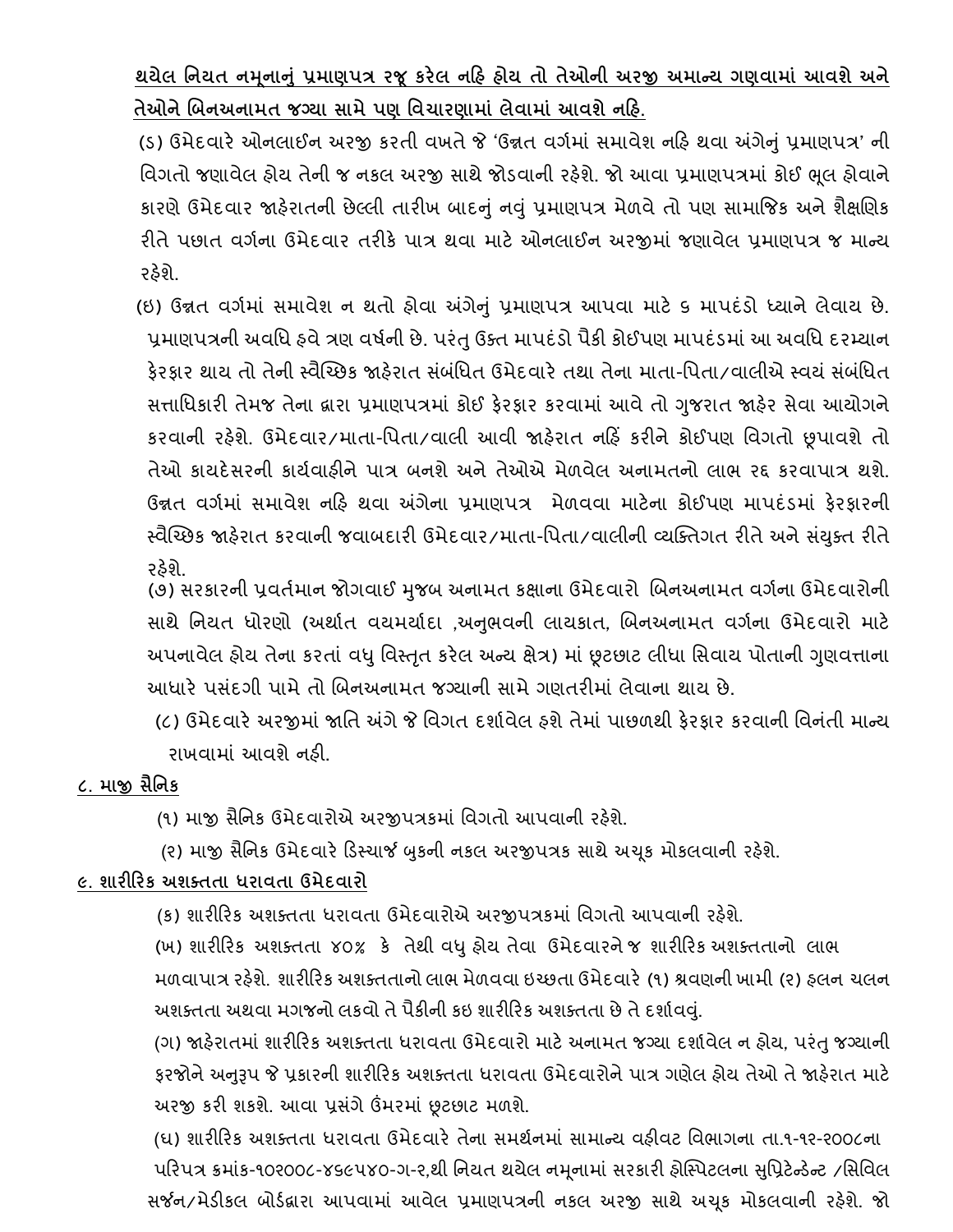પ્રમાણપત્રની નકલ સામલે કરવામાં નહીં આવેલ હોય તો તેપાછળથી સ્વીકારવામાં આવશેનહીં શારીરરક અશક્તતા ઉમેદવાર તરીકેનો લાભ મળવાપાત્ર થશેનહીં.

(ચ) શારીરરક અશક્ત ઉમેદવારોના રકસ્સામાં અરજી કયાડની તારીખ બાદ ભરતી પ્રરિયાના કોઇ પણ તબક્કેજે કોઇ ઉમેદવાર "Physical Disabled" (શારીરિક અશક્ત) બને અને તે અંગે જરૂરી દસ્તાવેજો/પૂરાવાઓ રજુ કરે તો તેવા ઉમેદવારની રજૂઆત મળ્યા તારીખ પછીના ભરતી પ્રરિયાના જે પણ તબક્કા બાકી હોય તેતબક્કાથી જ તેવા ઉમેદવારને"PD" (શારીરરક અશક્ત) ઉમેદવાર તરીકેના મળવાપાત્ર તમામ લાભ/છૂટછાટ મળવાપાત્ર થશે. આવા લાભો કેછૂટછાટ ભરતી પ્રરિયાના પણુ ડથયલે તબક્કા માટેપશ્વાદવતી અસરથી આપી શકાશેનરહ.

### **૧૦. મરહલા ઉમેદવાર**

મરહલાઓની અનામત જ્ગગ્યાઓ માટે જો યોગ્ય મરહલા ઉમેદવાર ઉપલબ્ધ નહીં થાય તો તેની જગ્યા જે તે કક્ષાના (category)પરુુર્ ઉમેદવારોનેફાળવી શકાશે.

જો ઉમેદવારનો સમાવેશ અનામત વર્ગ, માજી સૈનિક, શારીરિક અશક્તતા, મહિલા કે વિધવા પૈકીના વિકલ્પો પૈકી એક થી વધુવવકલ્પોમાં થતો હોય તેવા રકસ્સામાં તેનેલાગુપર્તા વવકલ્પો પૈકી જેમાં વધુલાભ મળવાપાત્ર હશેતેમળશે.

#### **૧૧. નવધવા ઉમેદવાર**

 (૧) ઉમેદવાર વવધવા હોય તો અરજીપત્રકમાં તેકોલમ સામે" હા" અવશ્ય લખવું અન્યથા " લાગુપર્તુંનથી" એમ દર્શાવવું .

(૨) વિધવા ઉમેદવારે જો પુન: લગ્ન કરેલ હોય તો અરજી પત્રકમાં તે કોલમ સામે "હા" અચૂક લખવું અન્યથા" લાગુપર્તુંનથી" એમ દશાડવવું .

(3) વિધવા ઉમેદવારે પુન: લગ્ન કરેલ ન હોય અને વિધવા ઉમેદવાર તરીકે લાભ મેળવવા ઇચ્છતા હોય તો અરજી સાથે પુન: લગ્ન કરેલ નથી તેવી એફિડેવિટ રજુ કરવાની રહેશે.

(૪) વિધવા ઉમેદવારને સરકારની પ્રવર્તમાન જોગવાઈ મુજબ તેઓએ મેળવેલ ગુણમાં પાંચ ટકા ગુણ ઉમેરવામાં આવશે.

(પ) કોઇ મહિલા ઉમેદવાર જાહેરાત માટે અરજી કરે તે સમયે ''વિધવા'' ન હોય, પરંતુ અરજી કર્યા બાદ અથવા જાહરે ાત પ્રવસધ્ધ થયાની છેલ્લી તારીખ વીતી ગયા બાદ અથવા ભરતી પ્રરિયાના કોઇપણ તબક્કે "વિધવા" બને અને તે અંગે જરૂરી દસ્તાવેજી પુરાવાઓ રજુ કરે તો તેની રજુઆત મળ્યા તારીખ પછીના ભરતી પ્રરિયાના જે પણ તબકકા બાકી હોય તેતબકકાથી જ તેવા મરહલા ઉમેદવારોને'' વવધવા મરહલા ઉમેદવાર '' તરીકેના લાભ આપવામાં આવશે.

#### **૧૨. િા વાાંધા પ્રમાણપત્ર:-**

(૧) ગજુ રાત સરકારના સરકારી/અધડસરકારી/સરકાર હસ્તકના કોપોરેશન/કંપનીઓમાં સેવા બજાવતા અધિકારીઓ/કર્મચારીઓ આયોગની જાહેરાતના સંદર્ભમાં બારોબાર અરજી કરી શકશે અને તેની જાણ ઉમેદવારે પોતાના વિભાગ/ખાતા/કચેરીને અરજી કર્યાની તારીખથી દિન-૭ માં અચૂક કરવાની રહેશે. જો ઉમેદવારના નિચોક્તા તરફથી અરજી મોકલવાની છેલ્લી તારીખ બાદ ૩૦ દિવસમાં અરજી કરવાની પરવાનગી નહીં આપવાની જાણ કરવામાં આવશેતો તઓે ની અરજી નામજં ુર કરી ઉમેદવારી રદ કરવામાં આવશે.

(૨) કેન્ર સરકારની અથવા અન્ય કોઇપણ રાજ્ય સરકારની નોકરીમાં હોય તેવા ઉમેદવારે ખાતા મારફત અરજી મોકલવાની રહેશે અથવા આ અરજી સાથે નિમણૂક અધિકારીનું ના વાંધા પ્રમાણપત્ર રજુ કરવાનું રહેશે.

(3) રૂબરૂ મુલાકાત સમયે ઉમેદવારે સક્ષમ અધિકારી દ્વારા આપવામાં આવેલ ના વાંધા પ્રમાણપત્ર રજુ કરવાનું રહેશે.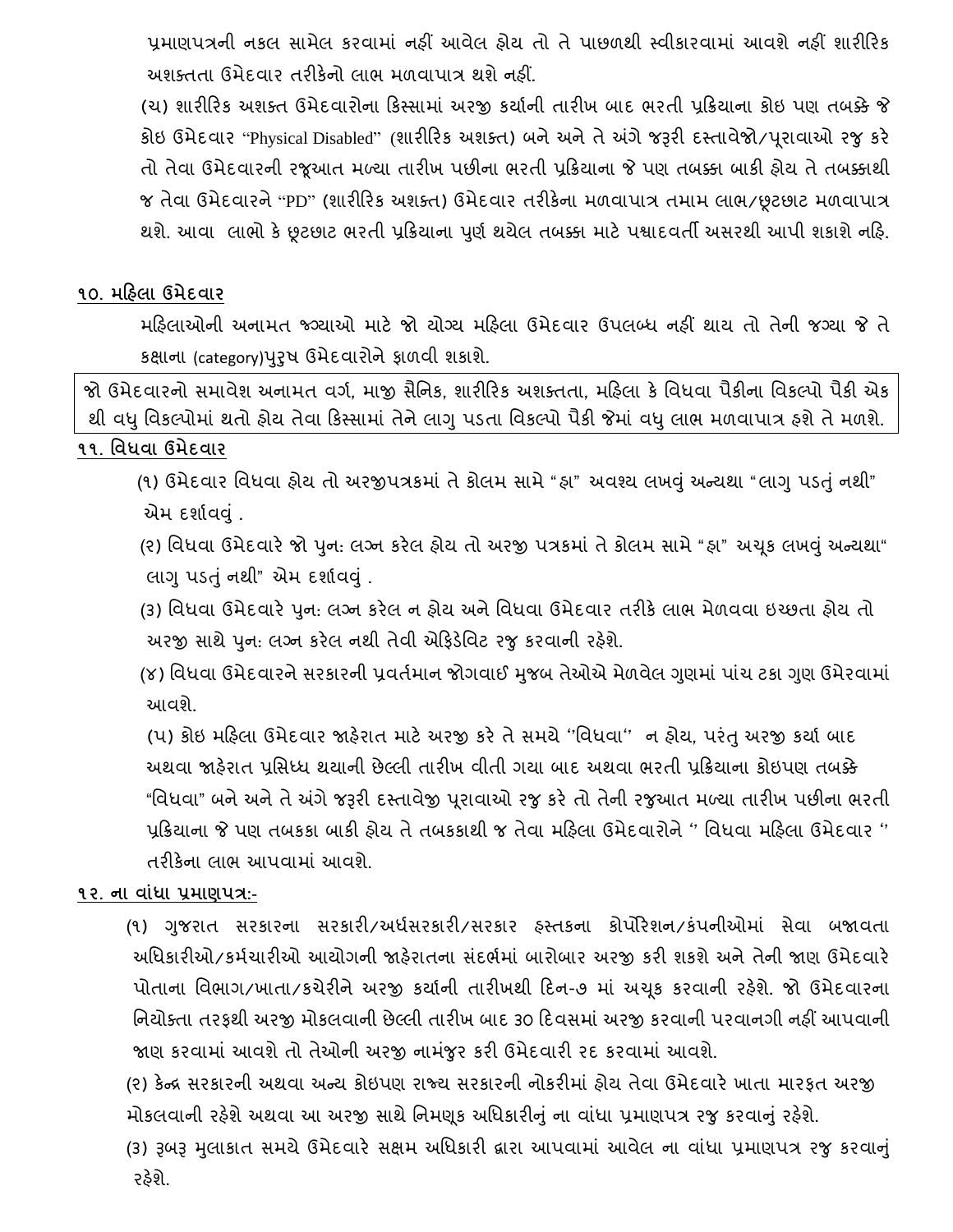#### **૧૩. ગેરલાયક ઉમેદવાર:-**

ગજુ રાત જાહરે સેવા આયોગ કે અન્ય જાહરે સવે ા આયોગ અથવા અન્ય સરકારી / અધડ સરકારી / સરકાર હસ્તકની સંસ્થાઓ દ્વારા ઉમેદવાર ક્યારેય પણ ગેરલાયક ઠરાવેલ હોય તો તેની વિગત અરજીપત્રકમાં આપવાની રફેશે. જો ઉમેદવારનો ગેરલાયકનો સમય ચાલુ ફશે તો આવા ઉમેદવારની અરજી રદ થવાને પાત્ર બનશે.

### **૧૪. ફરજજયાત નિવનૃિ, રુખસદ, બરતરફ :-**

અગાઉ ઉમેદવારનેસરકારી સેવા/ સરકાર હસ્તકની કંપની કેબોર્ડ કોપોરેશનમાથં ી ક્યારેય પણ ફરજજયાત વનવવૃત્ત, રૂખસદ કે બરતરફ કરવામાં આવેલ હોય તો અરજીપત્રકમાં તેની વિગત આપવાની રહેશે.

#### **૧૫. અગત્યિી જોગવાઇઓ:-**

(૧) આ જગ્યાની નિમણૂક માટે સીધી ભરતીથી પસંદગીની પક્રિયા અનુસરવાની થાય છે. જે માટે The Gujarat Public Service Commission Procedure (Amendment) Rules 2016, અનુસાર ઉમેદવારોની પસંદગી પ્રાથમિક કસોટી અને રૂબરૂ મુલાકાત યોજીને કરવામાં આવશે. પ્રાથમિક કસોટીના ગણક્રમાનસાર જરૂરી અરજીઓની ચકાસણી કરી ઉમેદવારોની રૂબરૂ મુલાકાત માટેની પાત્રતા નક્કી કરાશે. આ કસોટીનું માધ્યમ આયોગ અન્યથા નક્કી કરશે નહીં તો ગુજરાતી રહેશે. પ્રાથમિક કસોટી સામાન્યત: અમદાવાદ/ગાંધીનગર ખાતે લેવામાં આવશે,અને ઉમેદવારોએ સ્વ ખર્ચે ઉપસ્થિત રફેવાનું રફેશે.

(૨) પ્રાથમિક કસોટીમાં મેળવેલ ગુણ આખરી પસંદગી માટે ગણવામાં આવશે. રૂબરૂ મુલાકાત માટે બોલાવવાના થતા ઉમેદવારોમાં, જો કોઇ ઉમેદવારોના પ્રાથમિક કસોટીમાં ૧૦% કે તેથી ઓછા ગુણ ફશે તો તેમને રૂબરૂ મુલાકાત માટે પાત્રતા નક્કી કરવા અરજી ચકાસણીને પાત્ર ઉમેદવારોની યાદી માટે વિચારણામાં લેવામાં આવશે નહી.

(૩)પ્રાથમિક કસોટીમાં સામાન્ય અભ્યાસના ૧૦૦ ગુણ માટે ૧૦૦ પ્રશ્નો રહેશે અને સબંધિત વિષયના ૨૦૦ ગુણ માટે ૨૦૦ પ્રશ્નો રહેશે.

(૪)ઉમેદવારોની આખરી પસંદગી ૫૦ ટકા ગુણભાર પ્રાથમિક કસોટીના ૩૦૦ ગુણમાથી મેળવેલ ગુણ અને ૫૦ ટકા ગુણભાર રૂબરૂ મુલાકાતના ૧૦૦ ગુણમાંથી મેળવેલ ગુણના આધારે કરવામાં આવશે. એટલે કે પ્રાથમિક કસોટીમાં ૩૦૦ ગુણમાંથી મેળવેલ ગુણને ૫૦ ટકા ગુણભાર અને રૂબરૂ મુલાકાતમાં ૧૦૦ ગુણમાંથી મેળવેલ ગુણને ૫૦ ટકા ગુણભાર ગણી કુલ ૧૦૦ ગુણમાંથી ગુણ આપવામાં આવશે.

**સ્પષ્ટીકરણ :-** જો ઉમેદવારે પ્રાથમિક કસોટીમાં ૩૦૦ ગુણમાંથી ૧૫૦ ગુણ મેળવેલ ફશે અને રૂબરૂ મુલાકાતમાં ૧૦૦ ગુણમાંથી ૬૦ ગુણ મેળવશે તો લેખિત પ્રાથમિક કસોટીના ૫૦ ટકા ગુણભાર મુજબ ૨૫ ગુણ અને રૂબરૂ મુલાકાતના ૫૦ ટકા ગુણભાર મુજબ ૩૦ ગુણ એમ કુલ ૫૫ ગુણ થશે.

(૫) સીધી પસંદગીથી ભરતી અન્વયે આયોગ દ્વારા પ્રસિધ્ધ થયેલ જાફેરાત માટે કુલ જગ્યાની સંખ્યા સામે નોંધાયેલ કુલ Online Applications (Duplicate Applications બાદ કર્યા પછીની Valid Online Applications) ની સંખ્યા ૨૫ કરતા વધુહોય ત્યારેતેજાહરે ાત અન્વયેપ્રથમ પ્રાથવમક કસોટી યોજવામાઆવશેઅનેપ્રાથવમક કસોટીના પરરણામના આધારે ઉમેદવારો પાસેથી અરજીપત્રક અને જરૂરી દસ્તાવેજો મેળવી આગળની કાર્યવાફી કરવામા આવશે. પરંતુ જો સીધી પસંદગીથી ભરતી અન્વયે આયોગ દ્વારા પ્રસિધ્ધ થયેલ જાહેરાત અન્વયે નોંધાયેલ કુલ Online Valid Applications ની સંખ્યા ૨૫ કે તેથી ઓછી હોય તો આયોગનો આદેશ મેળવી નોંધાયેલ બધા જ ઉમેદવારો પાસેથી અરજીપત્રક તથા જાહેરાતની જોગવાઇઓ મુજબ જરૂરી તમામ દસ્તાવેજ મંગાવી પ્રથમ અરજી ચકાસણી કર્યા બાદ પ્રાથવમક કસોટી યોજવામા આવશ.ે

(5) પ્રાથમિક કસોટીમાં ઉમેદવારને O.M.R. Sheet માં જવાબ આપવા માટે A, B, C, D અને E એમ પાંચ વિકલ્પ આપવામાં આવશે, પાંચમો વિકલ્પ E 'Not attended' તરીકેનો રહેશે. જો ઉમેદવારે તમામ વિકલ્પો ખાલી રાખ્યા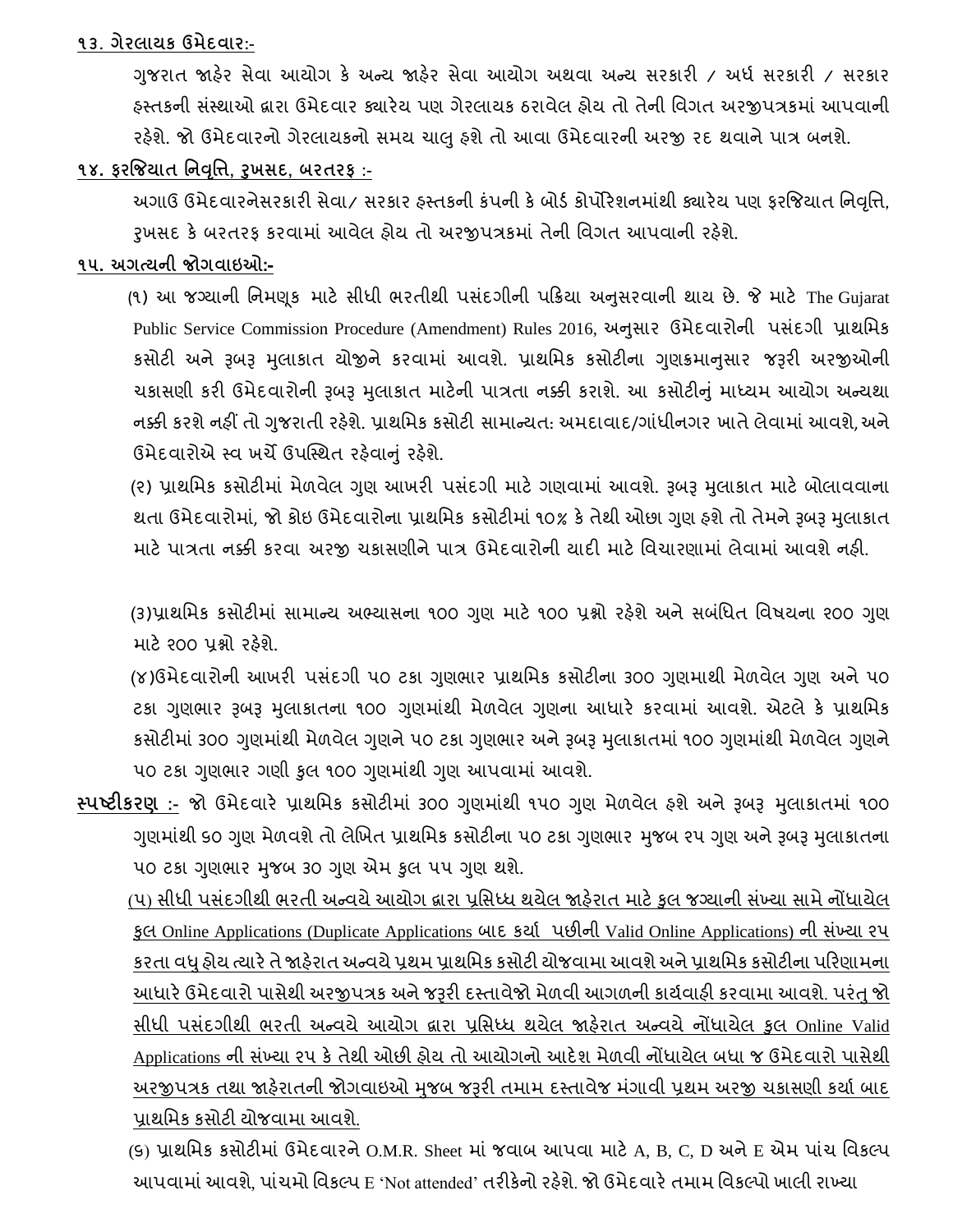હોય (encode કર્યા ન હોય) અથવા ખોટા જવાબ આપેલ હોય તો પ્રત્યેક નિશ્રિત ગુણના ૦.૩ Negative Marks કાપવામાં આવશે. અને જો પાંચમો વિકલ્પ E 'Not attended' એનકોડ કરેલ હોય તો "શૂન્ય" ગુણ કાપવાના રહેશે. અર્થાત માત્ર E 'Not attended' વવકલ્પ જ encode કયો હશેતો તેપ્રશ્ન માટેકોઇ નેગેટીવ ગણુ કાપવામાં આવશેનહીં.

(૭) રૂબરૂ મુલાકાતમાં આયોગની સુચનાઓ/ ધોરણો મુજબ જાહેરાતમાં દર્શાવેલ કેટેગરી વાઈઝ જગ્યાની સંખ્યાને ધ્યાને લઈ નીચે મુજબ અનુસરવાનું રહેશે.

| કુલ જગ્યાઓ     | કુલ જગ્યાઓ પૈકી રૂબરૂ મુલાકાત માટે બોલાવવામાં આવનાર |  |
|----------------|-----------------------------------------------------|--|
|                | ઉમેદવારોનીસંખ્યા                                    |  |
| О۹             | OS                                                  |  |
| OS.            | OC                                                  |  |
| O3             | ٩O                                                  |  |
| ૦૪ કે તેથી વધુ | કુલ જગ્યાઓથી ૦૩ ગણા                                 |  |

- (૮) પ્રાથમિક કસોટીમાં મેળવેલ ગુણ આખરી પસંદગી માટે ગણવામાં આવશે. તેમજ ઉપર્યુક્ત કોલમમાં દર્શાવેલ સંખ્યા પ્રમાણે રૂબરૂ મુલાકાત માટે બોલાવવાના થતા ઉમેદવારોમાં, જો કોઇ ઉમેદવારના પ્રાથમિક કસોટીના ૧૦ ટકા કે તેથી ઓછા ગુણ ફશે તો રૂબરૂ મુલાકાતને પાત્ર ગણવામાં આવશે નહીં.
- (૯) જાહેરાતમાં ઠરાવેલ લઘુતમ લાયકાત તેમજ અનુભવ કરતાં વધુ શૈક્ષણિક લાયકાત અને/અથવા વધુ અનુભવ અને/અથવા લાયકાતમાં ઊંચી ટકાવારીને આધારે રૂબરૂ મુલાકાત માટે આયોગ ઉમેદવારોની સંખ્યા મર્યાદિત કરી શકશે.
- (૧૦ ઇન્ટરવ્યુ કમિટી દ્વારા રૂબરૂ મુલાકાતમાં ઉમેદવારના એકંદર દેખાવ (Overall Performance) ને ધ્યાને લેવામાં આવશે અને ઇન્ટરવ્યુ કમિટી ઇન્ટરવ્યુ દરમ્યાન ઉમેદવારના Overall Performance ને ધ્યાનમાં રાખી ચર્ચા વિચારણા કર્યા બાદ સર્વાનમતે ગણ આપશે.
- (૧૧) માજી સૈવનકો તથા શારીરરક અશક્ત ઉમદેવારોની જગ્યાઓ અનામત હોય ત્યારે સબવંધત કેટેગરીના માજી સૈનિક તથા શારીરિક અશક્ત ઉમેદવારો પૈકી જે ઉમેદવારો આ પ્રમાણેના લઘુતમ ગુણ મેળવતા ફશે તેમને સબવંધત કેટેગરીની અનામત જગ્યા સામેગણવામાં આવશે. જો જાહરે ાતમાં જણાવ્યા પ્રમાણેની આ કેટેગરીઓ માટે રાખવામાં આવેલ અનામત જગ્યાઓ માટે આ લઘુતમ ગુણ મેળવતા ઉમેદવારો પ્રાપ્ત ન થાય કે પુરતી સંખ્યામાં પ્રાપ્ત ન થાય તો સબંધિત કેટેગરીના લઘુતમ ગુણના ૧૦ % ધોરણ ફળવુ કરીને પસંદગી કરવામાં આવશે.
- (૧૨) મહિલા ઉમેદવારો માટે લઘુતમ ગુણના ૧૦ ટકા નું ધોરણ ફળવુ કરીને પસંદગી પદ્ધતિ અનુસરવાની રહેશે અને રૂબરૂ મુલાકાત બાદ જે તે કેટેગરીના મહિલા ઉમેદવારો માટેની અનામત સંખ્યા જેટલા મહિલા ઉમેદવારોથી વધુઉમેદવારો ઉપલબ્ધ થાય તો ભલામણ યાદીમાં મરહલા ઉમેદવારોનો સમાવેશ થયા બાદ બાકીના મરહલા ઉમેદવારોની પ્રતિક્ષાયાદીમાં પસંદગી ગણવામાં આવશે આ જોગવાઇ મુજબ લધુતમ લાયકી ધોરણ આ મુજબ રહેશે. બિન અનામત વર્ગના મહિલા ઉમેદવારો માટે ૪૫ ગુણ તેમજ અનામત વર્ગના મહિલા ઉમેદવારો માટે ૩૧ ગણુ રાખવામાં આવશે.

#### **૧૬. રૂબરૂ મલુ ાકાત:-**

(૧) રૂબરૂ મુલાકાત આયોગની કચેરી ખાતે જ લેવામાં આવશે. ઉમેદવારે પોતાના ખર્ચે ઉપસ્થિત થવાનું રહેશે. (૨) અનુસૂચિત જાતિ, અનુસૂચિત જનજાતિના ઉમેદવારો તથા બેરોજગાર ઉમેદવારો કે જેઓના માતા-પિતા ની વાર્ષિક આવક આવકવેરાને પાત્ર ન હોય તેઓને તેમના રહેઠાણના સ્થળેથી રૂબરૂ મુલાકાત માટે આવવા તથા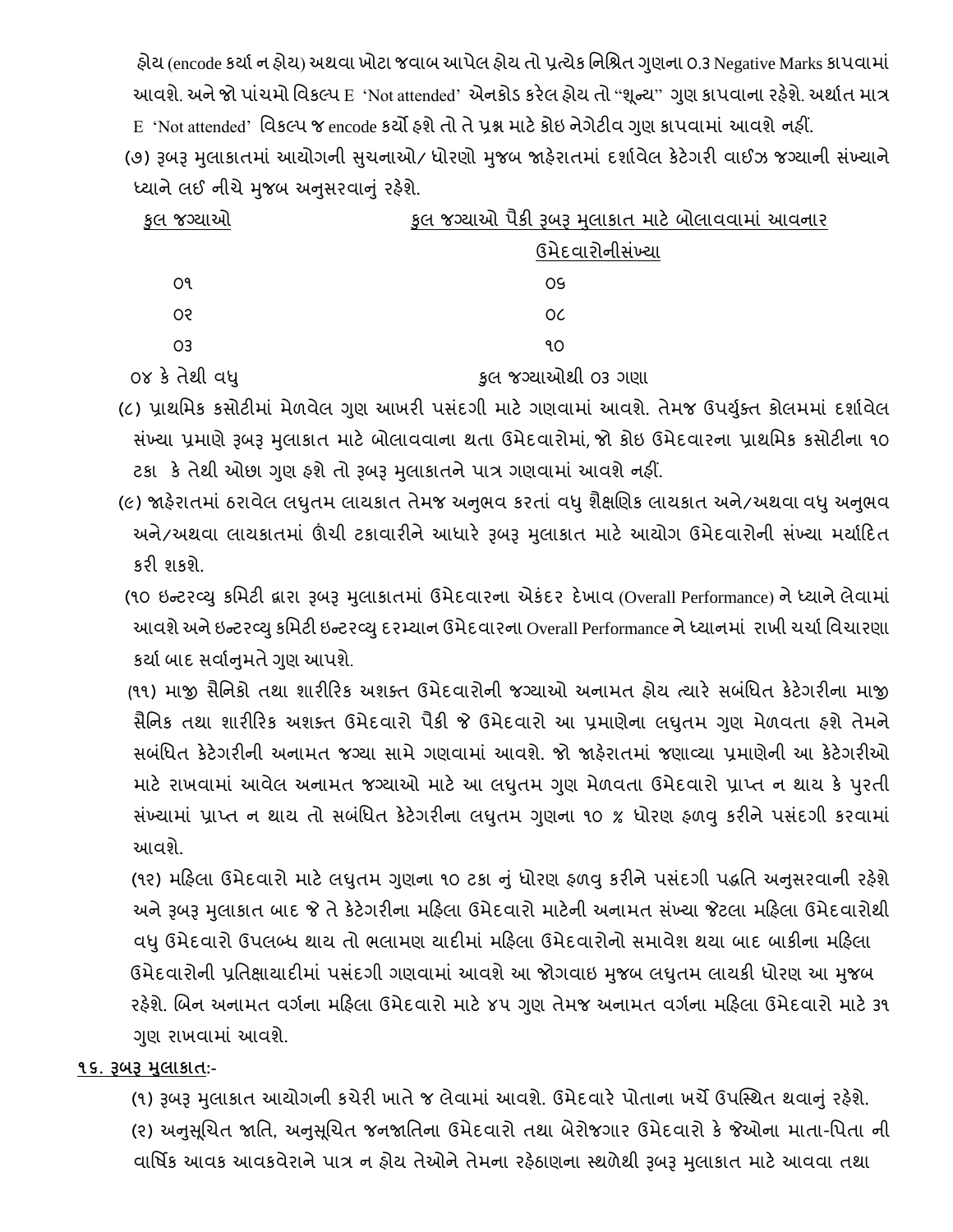જવા માટે ગુજરાત એસ.ટી. નિગમ દ્વારા નિયત થયેલ ટિકિટના દર પ્રમાણે બસ ભાડું મળવાપાત્ર થશે. આ માટે ઉમેદવારે રૂબરૂ મુલાકાતના દિવસે નિયત ફોર્મ ભરવાનુ રહેશે અને તેની સાથે અસલ ટિકિટ રજુ કરવાની રહેશે. (૩) રૂબરૂ મુલાકાતના દિવસે રૂબરૂ મુલાકાતના પત્રમાં દર્શાવવામાં આવેલ અસલ પ્રમાણપત્રો રજુ કરવાના રહેશે. જો ઉમેદવાર અસલ પ્રમાણપત્ર રજુ કરશે નહીં તો તેઓ રૂબરૂ મુલાકાત માટે પાત્ર બનશે નહીં તેની ખાસ નોંધ લેવી.

**૧૭. િીિેદશાગવ્યા મજુ બિી અરજીઓ રદ કરવામાાં આવશે. (આ યાદી માત્ર દષ્ટાતાં સ્વરૂપેછેજે સપાં ણૂ ગિથી)**

- (૧) આયોગના ઓનલાઇન મુસદ્દા મુજબ અરજી કરેલ ન હોય
- (૨) અરજીમાં દર્શાવેલ વિગતો અધૂરી કે અસંગત હોય.
- (૩) અરજીમાં ઉમેદવારે સહી અપલોડ કરેલ ન હોય.
- (૪) અરજી ફેક્સથી અથવા ઈ-મેઇલ થી મોકલાવેલ હોય.
- (૫) અરજીમાં પાસપોર્ટ સાઈઝનો ફોટોગ્રાફ અપલોડ કરેલ ન હોય.
- (૬) અરજી સાથેપરૂેપરૂી ફી ભરેલ ન હોય.
- (૭) અનુસૂચિત જાતિ, અનુસૂચિત જનજાતિ, સા.શૈ.પ.વર્ગ તથા શારીરિક અશક્તતા ધરાવતા ઉમેદવારે અરજીપત્રક સાથે સક્ષમ અવધકારી દ્વારા અપાયેલ પ્રમાણપત્રની નકલ રજુકરેલ ન હોય.
- (૮) માજી સૈવનક ઉમેદવારેરર્સ્ચાર્જ બકુની નકલ રજુકરેલ ન હોય
- (૯) ઉમેદવારે શૈક્ષણિક લાયકાતના સંદર્ભમાં માર્કશીટ/પદવી પ્રમાણપત્રની નકલ રજુ કરેલ ન હોય.
- (૧૦) જન્મ તારીખ માટે એસ.એસ.સી.ઇ. પ્રમાણપત્રની નકલ રજુ કરેલ ન હોય.
- (૧૧) ઉમેદવારે અરજીપત્રકમાં અનુભવ દર્શાવેલ હોય (જેના આધારે પાત્રતા નક્કી કરવાની થતી હોય) પરંતુ તેના સમર્થનમાં પ્રમાણપત્ર રજુ કરેલ ન હોય અથવા તો રજુ કરેલ પ્રમાણપત્રમાં તેઓનો અનુભવનો સમયગાળો, મુળપગાર,કુલપગાર અને અનુભવનો પ્રકાર દર્શાવેલ ન હોય તથા સંસ્થાના લેટર પેડ ઉપર ન હોય.
- (૧૨) ઓન લાઈન જાહેરાતની અરજી કરવાની રીત ક્રમાંક: ૧૫ નીચે સુચવેલ (ઉમેદવારોને સબંધિત) પ્રમાણપત્રો / અને **જેિા આધારેપાત્રતા િક્કી કરવાિી થતી હોય તેવા લાગુપડતા આધાર પરુાવાિી પ્રમાચણત કરેલ િકલો આયોગિે મોકલવામા આવેલ અરજીપત્રક સાથેજોડલે િહીં હોય તેવા ઉમેદવારોિી અરજી અધરુી ગણીિેરદ ગણવામા આવશે.**

### **૧૮. નિમણકૂ:-**

- (૧) ઉપરની જાહેરાત સંબંધમાં નિમણૂક માટે પસંદ થયેલા ઉમેદવારની સરકારશ્રી ના સંબંધિત વિભાગને આયોગ દ્વારા ભલામણ કરવામાં આવશે. ઉમેદવારોએ આખરી વનમણકૂ પત્ર મેળવતાં પહલે ાં કોમ્પ્યટુર અંગેની સીસીસી અથવા તેની સમકક્ષ રાજ્ય સરકાર વખતો વખત નક્કી કરે તેવી લાયકાત મેળવી લેવાની રહેશે. આ પ્રકારની લાયકાત નહીં ધરાવનાર ઉમેદવાર નિમણૂકને પાત્ર બનશે નહીં.
- (૨) વનમણકૂ અંગેની સઘળી કાયડવાહી સરકારશ્રી દ્વારા કરવામાં આવતી હોવાથી આ અંગેનો કોઇપણ પત્રવ્યવહાર આયોગ ધ્યાને લેશે નહીં.
- (૩) ઉમેદવારે તેની શૈક્ષણિક લાયકાત /અનુભવ/ઉંમર વગેરેના સમર્થનમાં રજુ કરેલ પ્રમાણપત્રો કોઇપણ તબક્કે અયોગ્ય માલુમ પડશે તો તેની ઉમેદવારી રદ થશે તેમજ ભલામણ બાદની નિમણૂકપણ રદ થવાને પાત્ર રહેશે અને આવા ઉમેદવાર ભારતીય કોજદારી ધારા ફેઠળની કાર્યવાફી ને પાત્ર થશે. જેથી ઉમેદવારને સલાફ આપવામાં આવે છે કે, તેમણે રજુ કરેલા પ્રમાણપત્રો ખુબજ ચોકસાઈથી પુર્ણ રીતે ખરાઈ કર્યા બાદ જ આયોગમાં રજુ કરવા.
- **૧૯. ગેરવતગણકાંૂ અંગેદોનષત ઠરેલા ઉમેદવારો નવરૂધ્ધ પગલાાં**

 ઉમેદવારોનેઆથી ચેતવણી આપવામાંઆવેછેકેતેઓએ અરજીપત્રકમાં કોઇપણ પ્રકારની ખોટી મારહતી દશાડવવી નહી,તેમજ આવશ્યક માહિતી છૂપાવવી નહી, ઉપરાંત તેઓએ રજુ કરેલ અસલ દસ્તાવેજો કે તેની પ્રમાણિત નકલમાં કોઇપણ સંજોગોમાં સુધારો અથવા ફેરફાર અથવા બીજા કોઇપણ ચેડાં કરવા નહીં અથવા તેઓએ આવા ચેડાં કરેલ/બનાવટી દસ્તાવેજો રજુ કરવા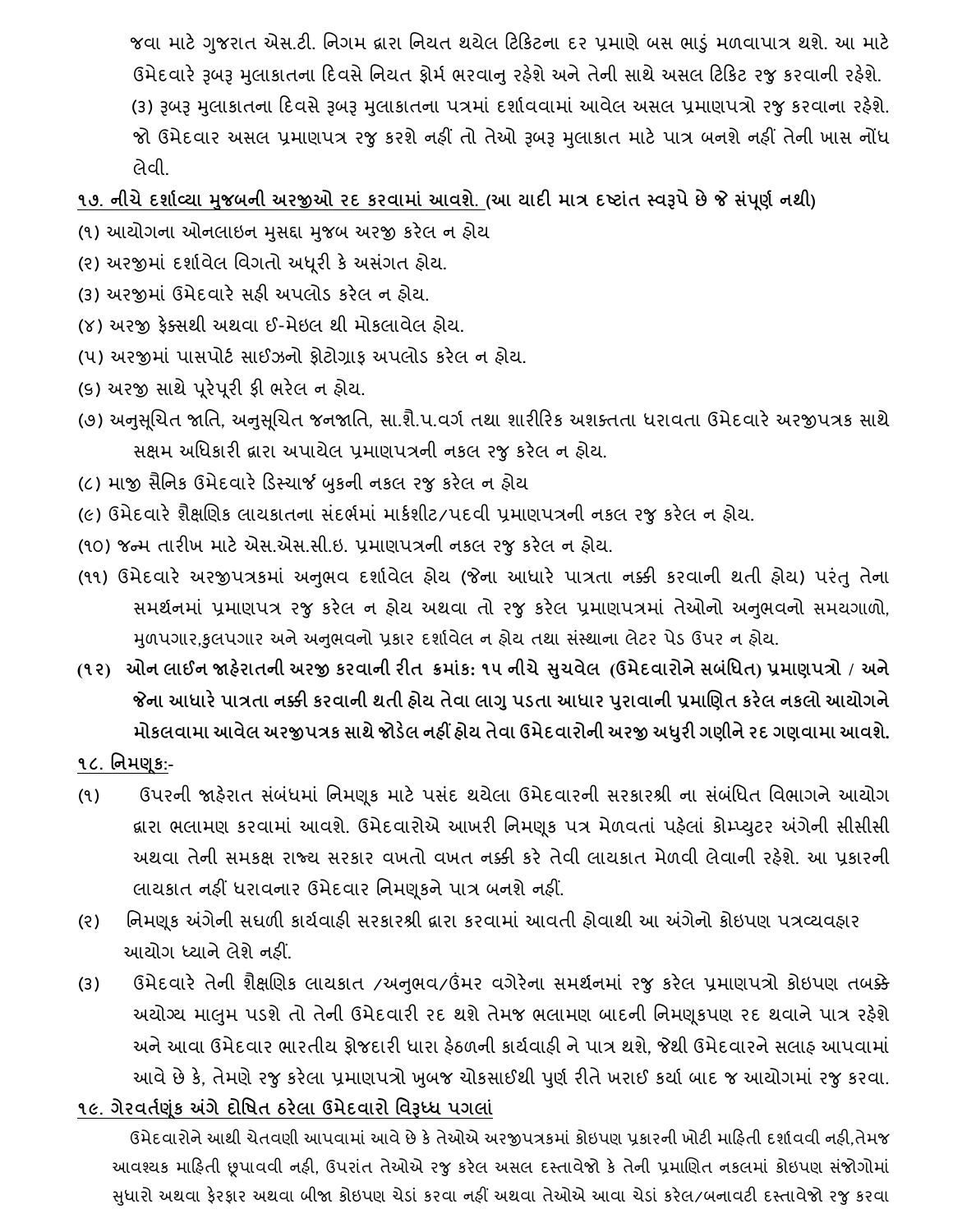નહી, જો એકજ બાબતના બેકે તેથી વધુદસ્તાવેજોમાં અથવા તેની પ્રમાબણત નકલમાં કોઇપણ પ્રકારની અચોકસાઇ અથવા વિસંગતતા જણાય તો તે વિસંગતતાઓ બાબતની સ્પષ્ટતા રજુ કરવી. જો કોઇ ઉમેદવાર આયોગ દ્વારા દોષિત જાફેર થયેલ હોય અથવા થાય તો,

- (૧) તેઓની ઉમેદવારી અંગે કોઇપણ રીતે યોગ્યતા પ્રાપ્ત કરવા,
- (ર) નામ બદલીને પરીક્ષા આપવી,
- (૩) કોઇ અન્ય વ્યક્ક્ત દ્વારા છળ કપટથી કામ પણૂ ડકરાવ્યુહોય,
- (૪) બનાવટી દસ્તાવેજ રજુ કર્યા હોય,
- (પ) અગત્યની બાબત છુપાવવા અથવા દોર્મકુત અથવા ખોટા વનવેદનો કરેલ હોય,
- (૬) તેઓની ઉમેદવારી અંગે કોઇપણ અનિયમિત કે અનુચિત ઉપાયોનો સહારો લીધો હોય,
- (૭) કસોટી સમયે કોઇ અનબુચત સાધનોનો ઉપયોગ કયો હોય,
- (૮) ઉત્તરવહીમાં અશ્લીલ ભાષા કે અશિષ્ટ બાબતો સરિતની અસંગત બાબતો રજુ કરેલ હોય,
- (૯) પરીક્ષા ખંડમાં કોઇપણ રીતની ગેરવર્તણૂક આચરવી, જેવી કે અન્ય ઉમેદવારની જવાબવઠીની નકલ કરવી, પુસ્તક, ગાઇડ, કાપલી તેવા કોઇપણ છાપેલ કે ઠસ્તલિખિત સાઠિત્યની મદદથી અથવા વાતચિત દ્વારા કે કોઇ સાંકેતિક રીતે નકલ કરવા કે અન્ય ઉમેદવારોને નકલ કરાવવાની ગેરરીતીઓ પૈકી કોઇપણ ગેરરીતી આચરવા માટે,
- (૧૦) આયોગ દ્વારા પરીક્ષાની કામગીરી અંગે નિયુકત થયેલા કર્મચારીઓને પજવણી કરવી, કોઇપણ પ્રકારની શારીરિક ઇજા પહોચાર્વી, અથવા
- (૧૧) ઉપરોકત જોગવાઇઓમાં ઉલ્લેખાયેલ દરેક અથવા કોઇપણ કૃત્ય કરવા કે કરાવવા તેણે કે સીધી અથવા આડકતરી રીતે આયોગ પરદબાણ લાવનાર ઉમેદવાર નીચે દર્શાવેલ શિક્ષા ઉપરાંત આપોઆપ પ્રયત્ન કર્યો હોય, ફોજદારી કાયડવાહીનેપાત્ર બનશે.
	- (ક) આયોગ દ્વારા તે પસ ંદગીના ઉમેદવાર તરીકે ગેરલાયક ઠરાવી શકાશે, અને /અથવા
	- (ખ) તેને આયોગ લે તેવી કોઇપણ પરીક્ષા કે કોઇપણ રૂબરૂ મુલાકાત માટે કાયમી કે મુકરર મુદત માટે (૧)આયોગ દ્વારા લેવાનાર કોઇપણ પરીક્ષા કે પસ ંદગી માટે, અને
		- (ર)રાજય સરકાર હેઠળની કોઇપણ નોકરીમાંથી સરકાર દ્વારા ગેરલાયક ઠરાવી શકાશે અને

(ગ) જો સરકારી સેવામાં અગાઉથી જ હોય તો તેના વિરૂધ્ધ સમુચિત નિયમો અનુસાર શિસ્તભંગના પગલાં લઇ શકાશે.

(૧૨) ઉપરોકત વિગતોમાં નિર્દિષ્ટ કરેલ શિક્ષા કરતા પહેલા આયોગ/ સરકાર દ્વારા ઉમેદવારને /કર્મચારીને

- (૧) આરોપનામામાં તેમની સામેના સ્પષ્ટ આરોપો અથવા કેસના પ્રકાર બાબતે,
- (૨) લેખીતમાં શિક્ષા અંગે બચાવનામું- ફકીકત રજુ કરવા અને
- (૩) વશક્ષા અંગેવનયત સમય મયાડદામાં રૂબરૂ રજુઆત કરવાની તક આપવામાં આવશે.

 (પી. આર. જોર્ી) સ્ત્ર રાજ્યના સંસ્થા સંસ્થા માટે આ પ્રાપ્ય માટે આ પ્રાપ્ય માટે આ પ્રાપ્ય માટે સંસ્થા સંસ્થા માટે સંસ્થા માટે સ ગજુ રાત જાહરે સેવા આયોગ.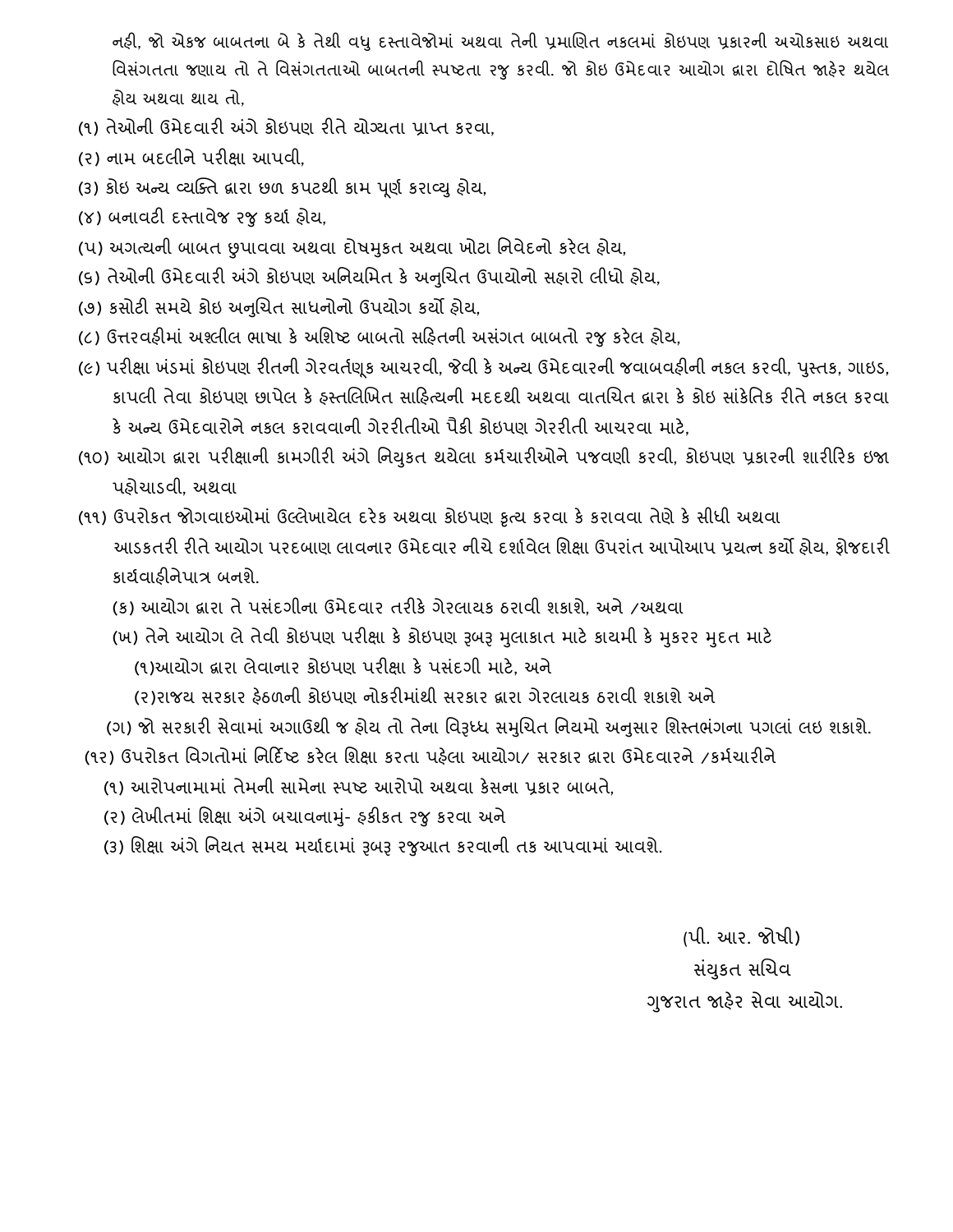# Online અરજી કરવાની તથા અરજી ફી ભરવાની રીત:-

આ જાહરે ાતના સદં ભડમાં આયોગ દ્વારા ઓનલાઈન જ અરજી સ્વીકારવામાં આવશે. ઉમેદવાર તા**:૧૫-૦૫-૨૦૧૮, ૧૩.૦૦ કલાક થી તા: ૩૦-૦૫-૨૦૧૮, ૧૩.૦૦ કલાક** સધુ ીમાં[https://gpsc-ojas.gujarat.gov.in](https://gpsc-ojas.gujarat.gov.in/) પર અરજી પત્રક ભરી શકશે. ઉમેદવારે અરજી કરવા માટે નીચે મુજબના Steps (૧) થી (૧૬) અનુસરવાના રહેશે. Confirmation Number મળ્યા પછી જ અરજી માન્ય ગણાશ.ે

- (૧) સૌ પ્રથમ https://gpsc-ojas.gujarat.gov.in પર જવ.ું
- (૨) Apply On line Click કરવ. ું આ પ્રમાણેclick કરવાથી (1) More Details તથા (2) Apply Now બટન દેખાશે. સૌપ્રથમ More Details પર Click કરીનેજાહરે ાતની બધી જ વવગતોનો અભ્યાસ ઉમેદવારોએ કરવો અનેત્યારબાદ Apply Now બટન ક્લિક કરવં.
- (3) Director, Libraries, Class-1 ઉપર click કરવાથી જગ્યાની વિગતો મળશે.
- (૪) તેની નીચેApply Now પર Click કરવાથી Application Format દેખાશે. Application Format માંસૌ પ્રથમ "Personal Details" ઉમેદવારે ભરવી. (અહીં લાલ ફુદરડી(\*) નિશાની હોય તેની વિગતો ફરજિયાત ભરવાની રહેશે.) "Personal Details" માં જ્યાં Mobile Number અને email ID માંગ્યા છે, તેની વિગત લખવી જેથી જરૂર જણાયે આયોગ ઉમેદવારનેમારહતગાર કરી શકે.
- (૫) Personal Details ભરાયા બાદ Educational Details ભરવા માટેEducational Details પર click કરવુંઅનેપોતાની શૈક્ષણિક વિગતો ભરવી
- (૬) Additional Qualification પર"click" કરી Additional Qualification ભરવી.
- (૭) Experience Details પર "click" કરવુંઅનેExperience Details ભરવી. વધુExperience ઉમેરવા માગતા હોવ તો Add. More Exp.પર "click" કરી Details ભરવી.
- (C) Additional Information પર "click" કરી ત્યાં માહિતી ભરવી. જે વધારાનો અનુભવ ojas module માં સમાવિષ્ટ ન થતો હોય, તો સાદા કાગળ પર <sub>ગંas</sub> માં જણાવ્યા મુજબના અનુભવના કોઠા પ્રમાણે આપે વધારાના અનુભવની વિગત ઉમેરીનેમોકલવી.
- (૯) તેની નીચે "Self-declaration" માં Yes / No પર click કરવું.
- (૧૦) હવેsave પર "click" કરવાથી તમારો Data Save થશે. અહીં ઉમેદવારનો Application Number generate થશે. જે ઉમેદવારે સાચવીને રાખવાનો રહેશે અને હવે પછી આ જાહેરાતના સંદર્ભમાં આયોગ સાથેના કોઈપણ પત્રવ્યવહારમાં તે દર્શાવવાનો રહેશે
- (૧૧) જો આપની અરજીપત્રકમાં કોઇ સુધારા-વધારા કરવાના હોય તો Edit Application માં જઇને કરી શકાશે, આ સુવિધા અરજી Confirm કરતાં પહેલા ઉપલબ્ધ છે. એક વખત અરજી Confirm થઇ ગયા પછી / બાદ આ સુવિધા ઉપલબ્ધ રહેશે નહીં.
- (૧૨) હવેપેજના ઉપરના ભાગમાં upload photo પર click કરો અહીં તમારો application number type કરો અનેતમારી Birth date type કરો. ત્યાર બાદ ok પર click કરો. અહીં, photo અનેsignature upload કરવાના છે. (ફોટાનુંમાપ ૫ સે.મી. ઊંચાઇ અને૩.૬ સે.મી પહોળાઈ અનેsignature નુંમાપ ૨.૫ સે.મી. ઊંચાઇ અને૭.૫ સે.મી પહોળાઈ રાખવી) (photo અનેsignature upload કરવા સૌ પ્રથમ તમારો photo અનેsignature .jpg Formatમાં(10 KB) સાઇઝથી વધારે નહીં તે રીતે Computer માં હોવા જોઇએ.) "Browse" Button પર click કરો હવે Choose File ના સ્ક્રીનમાંથી જે ફાઇલમાં .jpg Format માંતમારો photo store થયેલ છે તે ફાઇલને ત્યાંથી Select કરો અને "Open" Button ને click કરો. હવે "Browse" Button ની બાજુમાં "Upload " Button પર Click કરો હવેબાજુમાં તમારો photo દેખાશે. હવેઆજ રીતે signature પણ upload કરવાની રહેશે.
- (૧૩) હવેપેજના ઉપરના ભાગમાં "Confirm Application" પર click કરો અને"Application number" તથા Birth Date Type કર્યા બાદ Ok પર click કરવાથી બે (૨) બટન ૧: Application preview ૨: confirm application દેખાશે. ઉમેદવારે "Application preview" પર click કરી પોતાની અરજી જોઈ લેવી. અરજીમાં સુધારો કરવાનો જણાય, તો Edit Application ઉપર click કરીને સુધારો કરી લેવો. અરજી confirm કર્યા પહેલા કોઇ પણ પ્રકારનો સુધારો અરજીમાં કરી શકાશે. પરંતુ અરજી confirm થઇ ગયા બાદ અરજીમાં કોઇ પણ સુધારો થઇ શકશે નહીં. જો અરજી સુધારવાની જરૂર ન જણાય તો જ confirm application પર click કરવું. Confirm application પર click કરવાથી ઉમેદવારની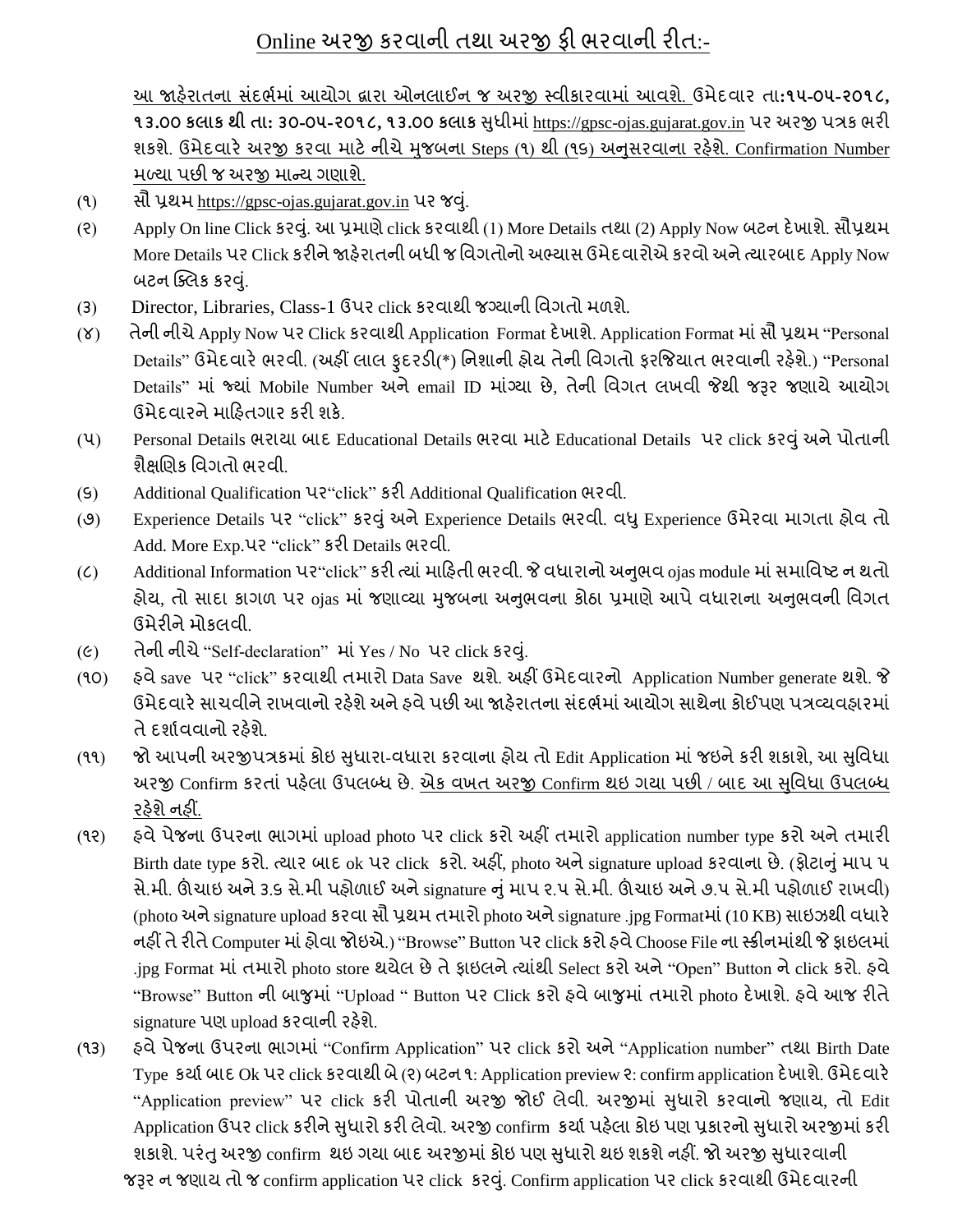અરજીનો આયોગમાં online સ્વીકાર થઈ જશ. ેઅહીં "confirmation number" generate થશેજે હવેપછીની બધીજ કાર્યવાહી માટે જરૂરી હોઈ, ઉમેદવારે સાચવવાનો રહેશે. Confirmation number સિવાય કોઇપણ પત્રવ્યવહાર કરી શકાશે નહીં. Confirm થયેલ અરજીપત્રકની પ્રિન્ટ અચુક કાઢી રાખવી.

- (૧૪) સામાન્ય કેટેગરીના ઉમેદવારેભરવાની અરજી ફી નીચેના બેવવકલ્પ પૈકી કોઇપણથી ભરી શકેછે.
- ૧. પોસ્ટ ઓફિસમાં:-સામાન્ય કેટેગરીના ઉમેદવારે ભરવાની થતી ફી સંદર્ભે "Print Challan" ઉપર કલીક કરીને પ્રિન્ટેડ ચલણની નકલ કાઢવાની રહેશે. આ પ્રિન્ટેડ ચલણની નકલ લઇને નજીકની કોમ્પ્યુટરની સુવિધા ધરાવતી પોસ્ટ ઓફિસમાં રૂ. ૧૦૦/- આયોગની ફી + પૉસ્ટલ સવવિસ ચાર્જ **તાાઃ ૩૦-૦૫-૨૦૧૮, ૧૩:00** કલાક સધુ ીમાંભરવાની રહશે ેઅનેફી ભયાડ અંગેનું ચલણ મેળવવાનું રફેશે.
- **૨. ઓિલાઇિ ફી** :-જમા કરાવવા માટે"Print Challan" ઉપર કલીક કરવ. ું અનેવવગતો ભરવી અનેત્યાં"Online Payment of fee" ઉપર કલીક કરવું. ત્યાર બાદ આપેલ વિકલ્પોમાં "Net Banking of fee" અથવા "Other Payment Mode" ના વિકલ્પોમાંથી યોગ્ય વિકલ્પ પસંદ કરવો અને આગળની વિગતો ભરવી. ફી જમા થયા બાદ આપને આપની ફી જમા થઇ ગઇ છે તેવું Screen પર લખાયેલું આવશે. અને e-receipt મળશે જેની Print કાઢી લેવી. જો પ્રક્રિયામાં કોઇ ખામી હશેતો Screen પર આપની ફી ભરાયેલ નથી તેમ જોવા મળશે.

આ ચલણ / e-receipt તથા confirm થયેલ અરજીપત્રક ઉમેદવારે પોતાની પાસે સાચવીને રાખવાના રહેશે અને**આયોગ દ્વારા માંગાવવામાાં આવે, ત્યારે જ અરજીપત્રક બીડાણો સરહત તથા ફી ભરેલા િલણિી િકલ સાથે આર.પી.એ.ડી./સ્પીડ પોસ્ટથી મોકલવાિા રહશે ેઅથવા આયોગિી કિેરીમાાંરૂબરૂમાાંઆપી જવાિા રહશે ે.**

(૧૫) ઉમેદવારોએ confirm થયેલ અરજીપત્રક પોતાની પાસેસાચવીનેરાખવાનું રહશે ેઅનેજ્યારે આયોગ દ્વારા મંગાવવામાં આવે, ત્યારે જ અરજીપત્રક બીડાણો સર્હિત આર.પી.એ.ડી./સ્પીડ પોસ્ટથી મોકલવાના રહેશે અથવા આયોગની કચેરીમાં રૂબરૂમાં આપી જવાના રહેશે.

# **અરજીપત્રક અિેજરૂરી પ્રમાણપત્રો મોકલવા અંગેિી તકેદારી :-**

ઓનલાઇન જાહેરાત માટે confirm થયેલ અરજીપત્રક તથા નીચે સૂચવેલ સંબંધિત પ્રમાણપત્રો અને લાગુ પડતા આધાર પુરાવાની પ્રમાણિત કરેલ નકલો ક્રમાનુસાર અચુક જોડીને જાહેરાતમાં દર્શાવેલ વિગત મુજબ સંપુર્ણ અરજીપત્રક આયોગ દ્વારા મંગાવવામાં આવે, **ત્યારે જ** અરજીપત્રક બીડાણો સરિત નિર્ધારીત તારીખની સમય મર્યાદામાં આયોગમાં ગાંધીનગર ખાતે જમા કરાવવાના રહેશે

- (૧) ઉમેદવારે ઓનલાઇન કન્કર્મ થયેલ અરજીપત્રક (બારકોડ વાળું)ની સ્પષ્ટ અને સ્વચ્છ નકલ ડાઉનલોડ કરવાની રહેશે. **જેમાાંફોટોગ્રાફ, સહી સરહત નવગતો વાંિાય તેવી હોવી જોઇએ. ફોટોગ્રાફ સ્પષ્ટ િા હોય તો પાસપોટગસાઇજિો ફોટોગ્રાફ અરજીપત્રક પર લગાવવાિો રહશે ે. સહી સ્પષ્ટ િા હોય તો ફરીથી અરજીપત્રકમાાં સહી કરવાિી રહશે ે.**
- (૨) જન્મ તારીખના પુરાવા માટે એસ.એસ.સી.ઇ.નું પ્રમાણપત્ર (જન્મ તારીખનો દાખલો કે શાળા છોડ્યાનું પ્રમાણપત્ર માન્ય **ગણાશેિહીં)**
- (3) જાતિનું પ્રમાણપત્ર (અનુ.જાતિ, અનુ.જનજાતિ અને સા. અને શે.પ. વર્ગના ઉમેદવારો માટે)
- (૪) સામાજીક અને શૈક્ષણિક પછાત વર્ગના ઉમેદવારોએ (જાહેરાતમાં દર્શાવ્યા મુજબ નિયત સમયગાળાનું ગુજરાતી નમુના **મજુ બનાંુપરરનશષ્ટ-ક અરજીપત્રકમાાંદશાગવેલ િાંબર અિેતારીખનાંુજ) રજુકરવાનાંુરહશે ે. પરરનશષ્ટ-કિા નવક્લ્પેઅન્ય કોઇ પ્રમાણપત્ર માન્ય રાખવામાાંઆવશેિરહિં. અંગ્રેજીમાાંAnnexure-A ( જે કેન્ર સરકારિી ભરતી કેસાંસ્થાઓ માટેછે) તેમાન્ય રાખવામાાં આવશેિહીં. પરરચણત મરહલા ઉમેદવારોએ આવાંુપ્રમાણપત્ર તેઓિી માતા-નપતાિા આવકિા સાંદભગમાાં રજુાંકરવાનાંુરહશે ે. જો આવા ઉમેદવારોએ તેમિા પનતિી આવકિા સાંદભગમાાં રજુાંકરેલ હશેતો તેમાન્ય રાખવામાાંઆવશેિરહિં.**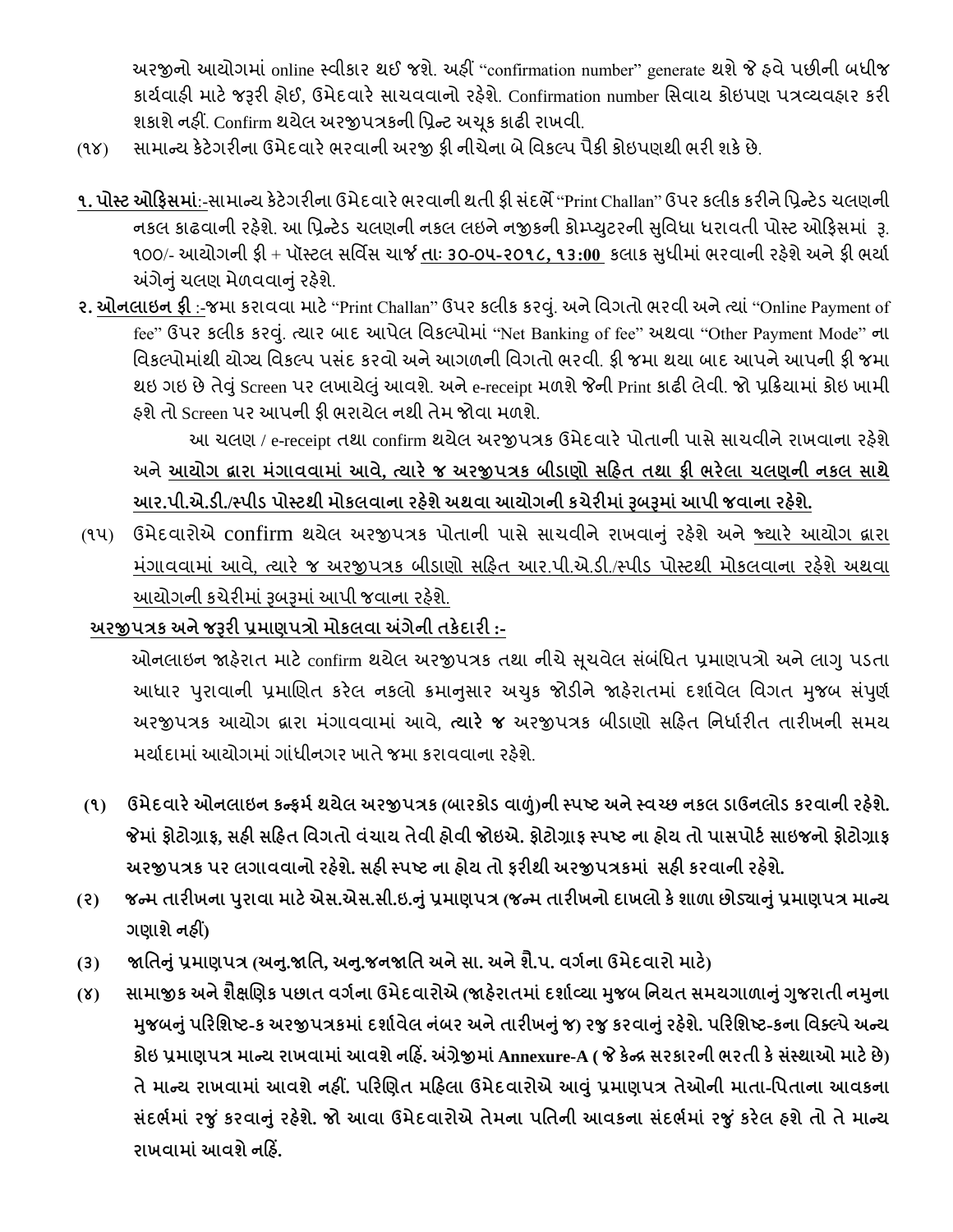- (૫) શારીરિક અશક્ત ઉમેદવારોના કિસ્સામાં સા.વ.વિ. ના તા: ૦૧.૧૨.૨૦૦૮ના પરિપત્ર મુજબનું નિયત નમુનામાં સરકારી **હોસ્પીટલિા સનુપ્રટેન્ડન્ેટ / નસનવલ સર્જિ / મેરડકલ બોડગદ્વારા આપેલ પ્રમાણપત્ર**
- **(૬) માજી સૈનિક ઉમેદવારોિા રકસ્સામાાંરડસ્િાર્જ બકુિી િકલ**
- **(૭) પરરચણત મરહલાઓિા રકસ્સામાાં લગ્િ િોંધણીનાંુપ્રમાણપત્ર / અટક અથવા િામ બદલાવેલ હોય તો તેઅંગેિા જાહરે િામાિી િકલ**
- **(૮) નવધવા મરહલા ઉમેદવારોિા રકસ્સામાાંપિુ : લગ્િ િ કયાગઅંગેિા સોગાંદિામાિી િકલ**
- **(૯) સ્િાતક ( બધાાંજ વષગ/ સેમેસ્ટરિા ગણુ પત્રક)**
- **(૧૦) સ્િાતક પદવી પ્રમાણપત્ર**
- **(૧૧) અનસ્ુિાતક ( બધાાંજ વષગ/ સેમેસ્ટરિા ગણુ પત્રક)**
- **(૧૨) અનસ્ુિાતક પદવી પ્રમાણપત્ર ( જો જાહરે ાતિી જોગવાઇ મજુ બ જરૂરી હોય તો)**
- **(૧૩) નવદેશિી યનુિવનસિટી માાંથી પદવી મેળવેલ હોયતો તેિી માન્યતા અંગેિા પરુાવાિી િકલ**
- **(૧૪) જાહરે ાતમાાંદશાગવેલ લાયકાતિી સમકક્ષ લાયકાત ઉમેદવાર ધરાવેછેતેવો તેમિો હક્ક દાવો હોય તો આવા ઉમેદવારે સમકક્ષતા પ્રસ્થાનપત કરતા આદેશો / અનધકૃતતાિી નવગતો / પ્રમાણપત્ર રજુકરવાનાંુરહશે ે.**
- **(૧૫) સરકારી કમગિારીિા સબાંધમાાં"િા-વાાંધા પ્રમાણપત્ર"**
- (૧૬) અનુભવના પ્રમાણપત્રો ( જાહેરાત મુજબ જરૂરી હોય તો ક્રમાનુસાર મેળવેલ અનુભવ, લાગુ પડતા સંવર્ગના કાર્યકાળની **શરૂઆતથી પગારિી નવગત, ફરજ / કામિા પ્રકાર દશાગવવાિા રહશે ે.)**
- **(૧૭) સાંશોધિપત્રો (જો જાહરે ાતિી જોગવાઇ મજુ બ જરૂરી હોય તો)**
- **(૧૮) ચબિઅિામત ઉમેદવારોએ ભરેલ ફીિી ઝેરોક્ષ િકલ**
- **(૧૯) જાહરે ાતિી જોગવાઇ અનસુ ધાં ાિમાાંલાગુપડતા અન્ય આધાર પરુાવા / પ્રમાણપત્રો**

 **અરજીપત્રક ચબડાણો સાથે નિધાગરીત તારીખિી સમય મયાગદામાાંઆયોગમાાંજમા કરાવવામાાંઆવેલ િહીં હોય તેમજ ઉપર જણાવેલ જો કોઇ પણ પ્રમાણપત્ર કેઆધાર પરુાવા જોડવામાાંઆવેલ િહીં હોય તો ઉમેદવારી સીધેસીધી રદ કરવામાાંઆવશે.** આ પ્રકારની બાબત આપના કેસમાંન બનેતેમાટેઅરજી, આયોગમાંરજુકરતાંપહલે ાંઆ અંગે પરૂતી કાળજી રાખી, ચકાસણી કરીનેજ, તેઅરજી મોકલવા જણાવવામાંઆવેછે.

 **ખાસ અગત્યિી સિુ િા**:- **સપાં ણુ ગઅરજીપત્રક નિધાગરીત તારીખિી સમય મયાગદામા આયોગમાાં જમા થઇ ગયા બાદ િહીં જોડલે ખટુતા પ્રમાણપત્ર મોકલવામાાંઆવશેકેતેસ્સ્વકારવા બાબતેકોઇપણ રજુઆત કેપત્ર વ્યવહાર કરવામા આવશે તો આયોગ દ્વારા નવિારણામાાંલેવાશેિહીં.**

(૧૬) દરેક જાહેરાત માટે ઉમેદવારે એક જ અરજી કરવી. આમ છતાં, સંજોગોવશાત, જો કોઇ ઉમેદવારે એકથી વધુ અરજી કરેલ હશે. તો છેલ્લી કન્ફર્મ થયેલ અરજી, તેની સાથે નિયત ફી ભરેલ હશે. તો તે માન્ય ગણાશે અને અગાઉની અરજી રદ્દ ગણવામાં આવશે. અગાઉની અરજી સાથે ભરેલ ફી છેલ્લી કન્ફર્મ થયેલ અરજી સામે ગણવામાં આવશે નહીં. જો ઉમેદવારે છેલ્લી કન્ફર્મ થયેલ અરજી સાથે નિયત ફી ભરેલ નહીં હોય, તો આવા ઉમેદવારની નિયત ફી સાથેની કન્ફર્મ થયેલી છેલ્લી અરજી માન્ય ગણવામાં આવશે. જો ઉમેદવારે એકથી વધુ અરજી સાથે ફી ભરેલ હશે, તો તે રીફંડ કરવામાં આવશે નહીં.

# **અરજી ફી** :

(૧) સામાન્ય કેટેગરીના ઉમેદવારે પોસ્ટ ઓફીસમાં રૂ. ૧૦૦/- આયોગની ફી + પૉસ્ટલ સર્વિસ ચાર્જ ભરવાનો રહેશે. અને ફી ભર્યા અંગેનું ચલણ મેળવવાનું રહેશે.